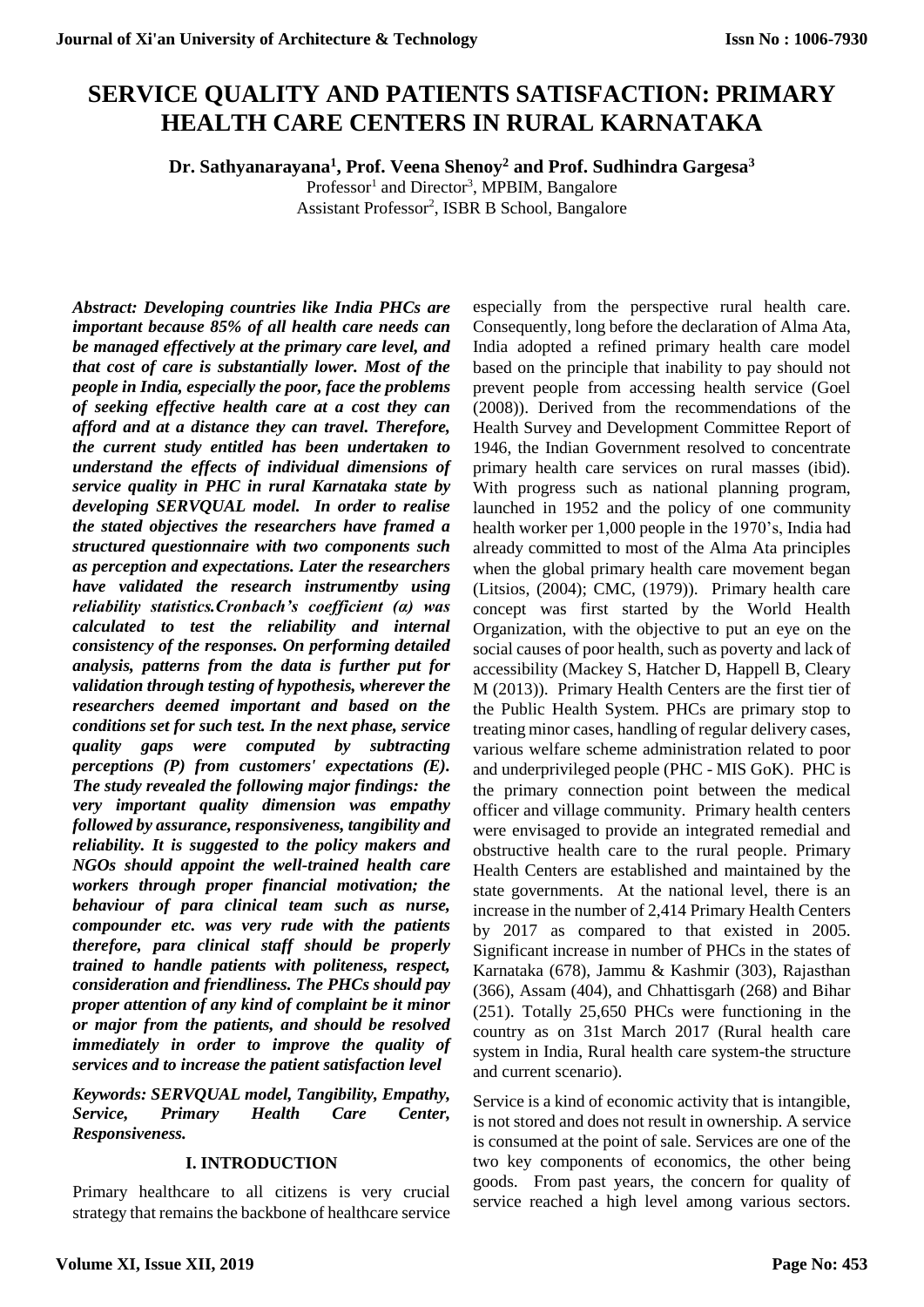Service quality is highly identified as a main factor while differentiating between services and building competitive advantage. However health care service has different position from others due to its highly involved risk and nature. Measuring service quality and customer satisfaction in a health care service is more important and at the same time more complex (Tanor and Antony, (2006)). Perception of patient towards service quality more influences while choosing the health care provider (Woodside et al., (1989)). Quality is an important element while choosing the hospitals (Lynch and Schuler, 1990). Hospital should strive for 'Zero defection' to achieve service excellence (Reichheld and Sasser, (1990)). Generally, patients rely on functional aspects like facilities, cleanliness, quality of food, expertise of the health care workers etc. while evaluating service quality (Bowers et al., (1994)).

However, delivering quality primary health care facilities to colossal population is always a daunting task and it is undoubtedly the case in poverty ridden rural India. The health problems related to ageing population are common due to increase in life expectancy thanks to better living standards.Apart from this, India has been witnessing rapid urbanization. Currently nearly twenty five percent of the urban population are slum dwellers deprived from primary health care access and hygienic conditions.

While the primary health care system in India is struggling to provide services to the rural needy population, there is an emerging need for addressing the above mentioned issues. This presents a huge challenges to the policy makers who frame policies to standardise the current primary healthcare system In India (Kumar R, Kaur M, Jha P, (2009)). Therefore, there is a grave need to understand the factors pertaining to service quality satisfaction of the end users that would result in implementation of specific health programs according the requirement of the rural masses, as perceived by patients and service providers (Iftikhar A, Sirajud D., (2013)). As documented by Rashmi VB (2010); Patro BK et al. (2008) & Patel N (85) that there is a poor level of patient satisfaction in rural and even in urban areas of India regarding primary healthcare services facilities rendered by the PHCs. Patients satisfaction is an important measure of the quality of healthcare and needs to be addressed in order to improve the utilization of primary healthcare services. Patients often complain of offensive and rude behavior of health care workers that discriminate against women and minorities from scheduled castes or tribes. Therefore, the current study has been undertaken to address the above said issues in PHCs in rural Karnataka.

## **II. LITERATURE REVIEW**

In spite of the increasing importance of service quality, it remains a nonconcrete and vague construct that is very challenging to define in measurable term. (Carman, (1990); Parasuraman et al., (1985), (1988); Rathmell, (1966)). In the literature, there are many service quality models and instruments developed for measuring the quality of services rendered by the service providers. For example Barnes and Vidgen (2001) developed a model to analyze the online book trade a WebQual scale with five crucial dimensions such as assurance, reliability, tangibles, responsiveness, and empathy. Sasser et al. (1978) recommended three different characteristics such as levels of material, facilities, and personnel engaged in providing. Gronroos (1984) tried to classify the service quality into two vital components such as technical quality (what is provided) and functional quality (how the service is rendered), with corporate image quality which is mediating the impact of these two variables on overall perceived quality of the services rendered by the firm. One more scale to measure the service quality was proposed by Cronin and Taylor (1992; 1994) called SERVPERF model. This model was almost similar to SERVQUAL model, however, with a different criteria which measures service quality based on customer's overall feeling towards service rendered by the firm.

Lehtinen and Lehtinen (1982) proposed three vital components of service quality such as physical quality (tangible components), corporate image and reputation; and interactive quality, connecting interactions between service workers who engaged in delivery component and the end users. In 2002 Zeithaml et al. suggested a multiple item scale with service quality aspects covering four vital dimensions: privacy, efficiency, fulfilment and availability. One more scale the eTailQ was developed by Wolfinbarger and Gilly (2003) with four dimensions to measure the service quality. Yet one more scale was proposed by Bauer et al. (2006) called eTransQual. Which was a transaction process-based tool covering both emotional and intangible items.

The most commonly used analytical tool for measuring service quality is SERVQUAL. This model was first developed by Parasuraman et al. (1985, 1988) to measure quality in the service sector. This scale identifies the major segments of high quality services. In their SERVQUAL model Parasuraman et al. have identified ten important components of service quality. Later, the authors condensed these ten parameters into five essential service quality dimensions namely reliability, assurance, tangibles, empathy and responsiveness popularly known as RATER. SERVQUAL framework has not considered an important factor called the cultural factor. Later, many researchers have used SERVQUAL model to measure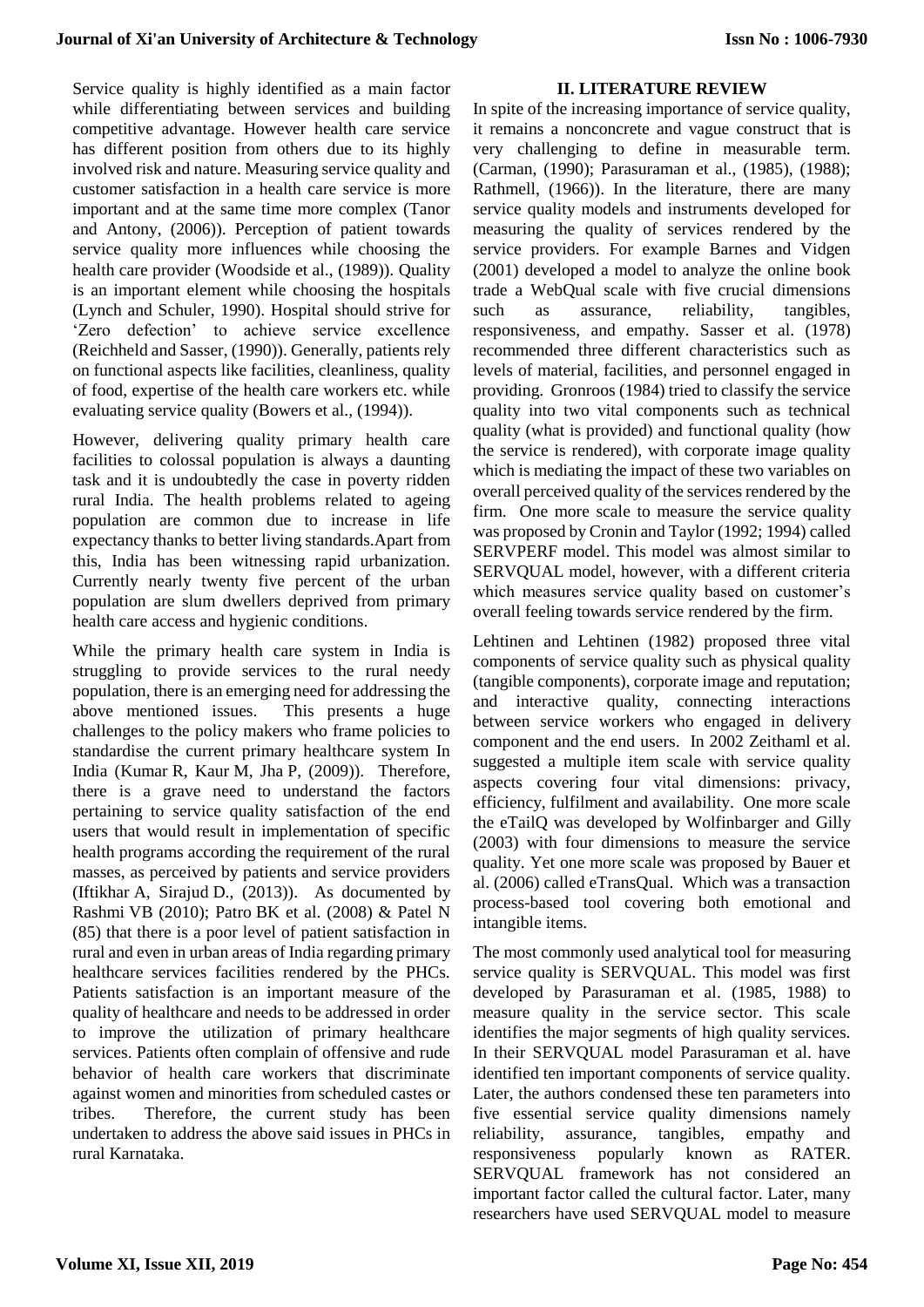the service quality of various service industries. For example airline sector (Ostrowski et al. (1993); David Mc. A Baker (2013)), Railways (Vanniarajan and Stephen (2008); Geetika, ShefaliNandan (2010); K. P. Balakrishnan (2012); Bikramjit Singh Hundal&Vikas Kumar (2015)), Public transportation (Eboli and Mazzulla (2007); Ridakhurshid et al. (2012); Railway booking services (Sathyanarayana et al.)); Hotel services (Sathyanarayana et al.), Airline service quality (Tamilla Curtis et al., (2012); Tiernan, Rhoades and Waguespack, (2008); Nadiri et al., (2008); Pham and Simpson, (2006); Bruning, Hu and Hao (2009)), tourism service sector (Godbey, (1997)), automobile service (Adele Bernd, (2009)), libraries (Cook et al., (2003)), insurance products (Sandhu and NeetuBala, (2011); Goswami, (2007)), health care sector (Bakar et al., (2008); Babakus and Boller, (1992); Babakus and Mangold, (1989)); Banking (Zhou et al., (2002); Bei and Chiao, (2006); Khodaparasti R.B. Gharebagh, (2015)), public service (PrabhaRamseook-Munhurrun et al., (2010)), perceptions of employees (PrabhaRamseook et al., (2010)); telecommunications services (Van Der Wal et al., (2000)), public utilities and services (Wisniewski, (2001); Brysland and Curry, (2001)); departmental stores (Finn and Lamb, 1991)), public-transport (Sánchez Pérez, 2007)), fast food (Jain and Gupta, (2004)), five star hotel services (Rodríguez, (2011); Godfrey, (2011); Sathyanarayana and Gargesa (2018)) and host of other services.

Consumer satisfaction is a fundamental determinant in maintaining long-term customer behaviour (Zeithaml et al., (1996); Brady and Robertson, (2001); Yi and La, (2004). Therefore, couple of research studies have been undertaken to measure the Customer satisfaction (Cronin & Taylor, (1992); McAlexander, Kaldenberg, & Koenig, (1994)), value and satisfaction (Cronin, Brady, &Hult, (2000)) and behavioral intention (Headley & Miller, (1993)), customer satisfaction and profits (Peyrot, et al., (1993)).

Many researchers have widely used SERVQUAL model to measure the service quality of health care services for example (Bowers, Swan, & Koehler, (1994); Lim & Tang, (2000); Chahal&Kumari, (2010); Alrubaiee, &Alkaa'ida, (2011); Pai and Chary, (2013); Nilanjana Ghosh et al., (2013); Natcha T, (2015); Untachai, 2013)). However, the number of dimensions used to measure the quality of services varies from researchers to researchers.

From the viewpoint of health care services the patient satisfaction is defined as whether a service rendered by the service provider meets patients' needs and expectations (Zeithaml&Bitner, (2000)). In healthcare setting, service satisfaction is defined as patient's perceived value and his continuous reaction to service rendered by the health care service providers (Kim, Cho, Ahn, Goh& Kim, (2008)).

In the words of Chang et al., (2013) patient's satisfaction refers the psychological state of patient involves their positive or negative feelings or attitudes towards their experience and some specific aspects in the service encounter. Similarly Pouragha and Zarei (2016) opined that service quality dimensions have significant impacts on outpatient satisfaction. Therefore, health service providers should take care of these service gaps seriously. This view was supported by Alghamdi (2014) in his empirical study. From the context of developing economy the quality of service plays a very vital role on patient satisfaction Andaleeb (2001). Similar findings were documented by Agarwal and Singh (2016) and Ramesh Neupane and ManjuDevkota (2017).

In another study by Slim Haddad et al. (1998) the determinants of service quality from the perspective of healthcare are personnel's technical competence of the health care workers, effectiveness of care, healthcare workers attitude towards the patients, availability of various primary medical care facilities, and accessibility of services. Syed Andaleeb (2008) in her empirical study concluded that to improve service quality of health care sector it is necessary to improve the behaviour of doctors, nurses and other supporting staff of the hospital. In another study by Baltussen et al. (2002) argued that the main concern for health policy action from the perspective of a developing country being, availability of drugs on time and financial accessibility to health services. In an empirical study by HavvaCaha(2007) concluded that the patient's satisfaction is the most important determinant for private health care providers in Turkey.

Handful of studies have been conducted to understand the patients perception towards hospital image for example, Ruyter&Wetzels, (2000), concluded that good image benefits service providers to enter into new markets. Alves&Raposo, (2010) argued that they can also attract efficient staff such as skilled doctors and health care workers. Therefore, Akýn&Demirel, (2011) recommended healthcare organizations should foucs on removal of such negative thoughts from the mindset of the end-users of the services. Further researchers like Kim, et al., 2008; Dominici&Guzzo, (2010) strongly suggested the service providers to focus on patient satisfaction and in turn to achieve the positive of word-of-mouth to attract new patients to the hospitals.

AnnamalaiSolayappan et al. (2011) is an empirical study tried to explore the perception and expectation of patients by SERVQUAL model of hospital services. They collected 300 responses by using purposive sample of in-patients. They found that a huge gap in the services offered by and the perception of the in-patients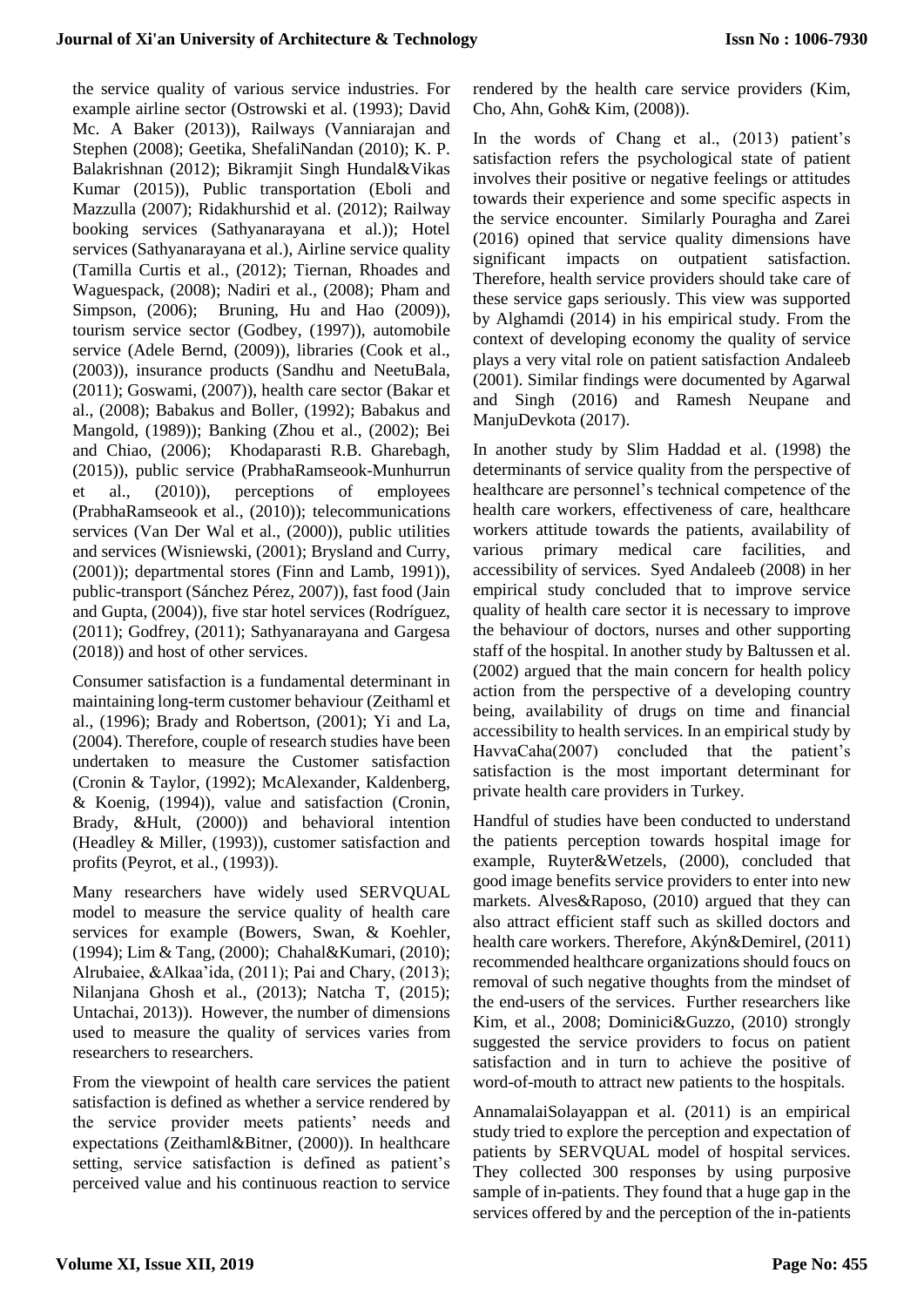in areas such as physical appearance, lack of interest in solving problems and personal care. In another empirical study by Mooney C et al (2000) found that for senior citizens or veteran patients distance between the PHCs and the village was an important for availability of PHCs services.

Pai and Chary (2013) reviewed the extent of scales used for the measure the quality of services rendered by the hospitals found that SERVQUAL/ modified SERVQUAL were the most widely used model with 49% to measure the quality of services. However, they pointed out that the number of dimensions taken for the purpose of the individual studies varies from researcher to researcher.

Apart from the SERVQUAL models to measure the service quality dimensions, in a study by Choi et al. (2005) have used a four factor model such as physician concern, staff concern, convenience of care process and tangibles to measure the quality of service rendered by the health care services from South Korean context.

In another study by RajanRushender et al. (2016), tried to investigate the effective utilization of health care services provided by PHCs in rural Tamil Nadu with a sample size of 3,220 and concluded that PHCs should be used only for preventive and primary health care services rather than for treatment of acute and chronic illness health care services.

Grossman M, (1975) in his empirical study found that the demographic variable education shared a significant positive relationship with the use of health services while using the services of PHCs and similar findings were documented by Buor D, (2003) in spite of the distance to the nearest PHCs and travel time to reach the PHC were a very important variables. However, Hong Ha NT, Berman P, Larsen U, (2002) contradicted this view in their empirical study in case of utilization of primary health care facilities in Vietnam.

There are several studies have been undertaken to describe the quality of service in literature by using SERVQUAL model with modification in healthcare sector especially from the perspective of private sector. However, only a handful of studies have been undertaken from the perspective of primary health care sector. In spite of government fund allocations and NGO partnership the Indian PHCs are suffering from lot of limitations such as lack of basic infrastructure, lack of skilled workforce, well trained health care workers etc. However, the PHCs are expected to serve the needy patients to ensure patients comfort and satisfaction when they are getting admitted, during the stay and discharge process. Therefore, the current study has been undertaken to address the gap between the perception and expectation of the quality of service rendered by the PHCs situated in Southern Rural

Karnataka by using the SERVQUAL model. The structure of the current empirical study is as follows: Section two outlines a brief discussion of various empirical papers from the current topic undertaken for the purpose of the study.Section three covers the objectives of the study, research instrument and methodology employed to attain the stated objectives of the study. Section four deals with the analysis and interpretation of the data and in the last section discussion and conclusion have been made and the research results have been compared with the possible evidence.

## **III. RESEARCH DESIGN**

## **OBJECTIVES OF THE STUDY**

The following were the main objectives of the study, which the researchers wish to enquire and understand in the process of the current empirical study.

- 1. To study the service quality (Tangibility, Reliability, Responsiveness, Assurance and Empathy) dimensions that affects the respondents' perception towards services offered by the PHCs in rural Karnataka;
- 2. To investigate the relationship between the demographic factors and the chosen five dimensions for the purpose of the study;
- 3. To study the interrelationship among the various dimensions (Tangibility, Reliability, Responsiveness, Assurance and Empathy) of the service quality rendered by the Service providers (PHCs) in rural Karnataka;
- 4. To study the service gap on the basis of respondents' perceptions (P) from respondents' expectations (E);
- 5. To investigate the most dominant service quality dimension that influences customer's satisfaction in the Primary Health Care sector floated and funded by Karnataka State Government.

## **RESEARCH METHODOLOGY**

## **SAMPLING**

The sample size taken for the purpose of the study was 312 rural respondents. Sampling technique used is convenience sampling. The population covers Agriculture labour, small farmers, Small retailers, Home maker and Daily wage earners who were frequent users of PHC facilities available in the rural areas.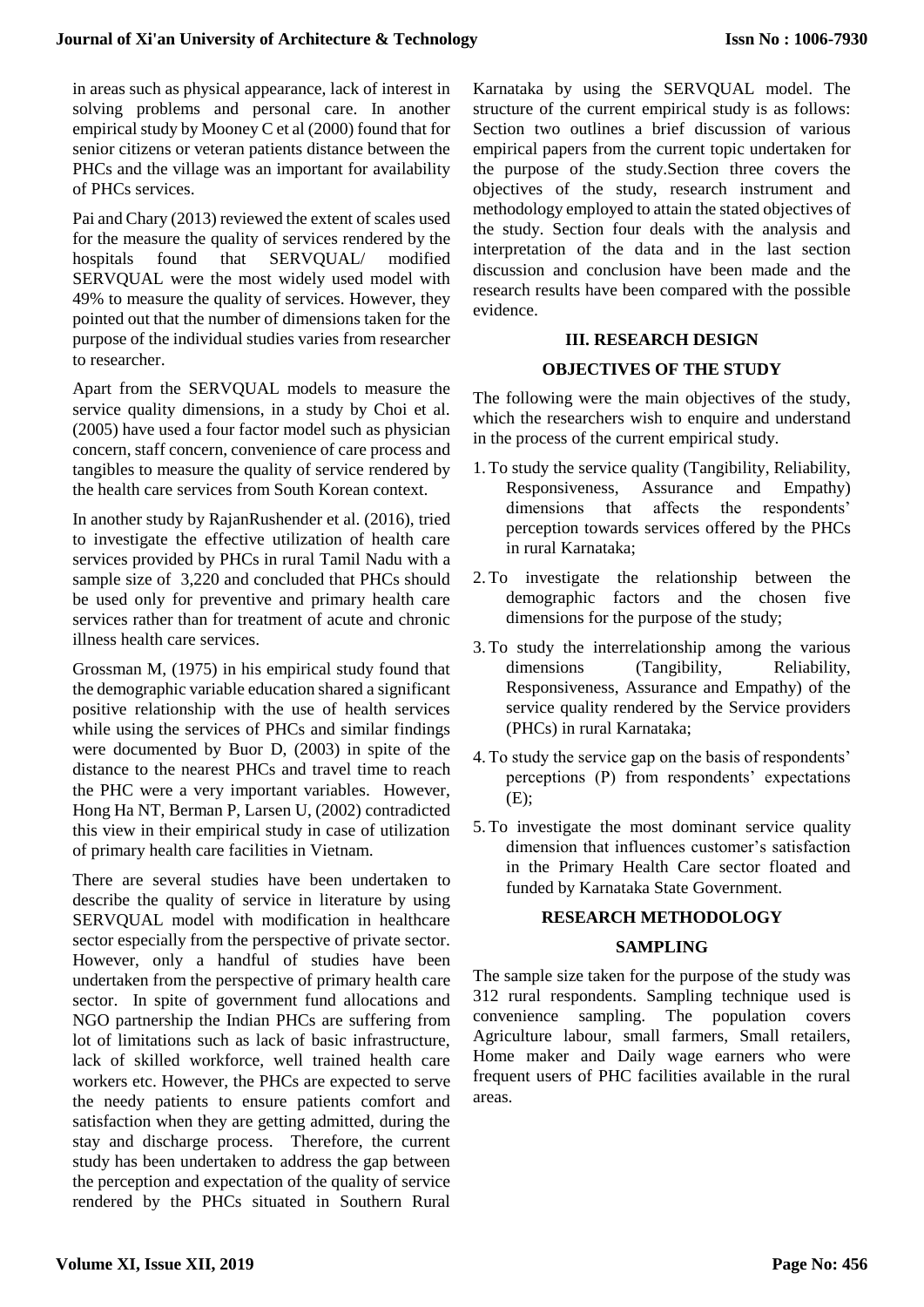#### **PRIMARY AND SECONDARY DATA**

The current study was purely based on the primary data and the literature has given number of instruments to measure the service quality in various service sector. However, it is worth to note that there is no agreement on the right instrument to measure the service quality. Yet, majority of the studies till date have used SERVQUAL model to measure the service quality delivered by the service providers (Parasuraman et al., (1985); (1988)). Therefore, Primary data was collected by using a structured undisguised questionnaire by using SERVQUAL model with modifications to suit the unique need of the PHCs. The research instrument was pre-tested by conducting the pilot study and later on administered on the village patients. The survey was administered in the months of February - April 2019. For the purpose of the study Likert's scale has been incorporated to investigate the various determinants of service quality. The SERVQUAL Model has been used for analysing the key determinants of Service Quality. The key determinants used for the current study were (i) tangibility, (ii) Reliability (iii) Responsiveness (iv) Empathy and (v) Assurance.

The research instrument has two sections, namely an expectations section consisting of 31 statements about various chosen dimensions and a matching set of PHCs service quality specific statements to assess perceptions. According to SERVQUAL model gap in service quality can be computed by applying the following formula:

Service Quality Gap = Perceived Service  $(P)$  – Expected Service (E)

## **RELIABILITY STATISTICS**

Here the researchers were interested in the degree to which measures are free from errors and therefore yield consistent results. This test has been applied to assess the internal consistency homogeneity among the items and for this purpose Cronbach's Alpha has been incorporated since it has the most utility for multi-item scales at the interval level of measurement. The following are the results and conclusion by applying the Cronbach's coefficient Alpha technique.

| TABLE Nº-1: TABLE SHOWING MEAN AND STANDARD DEVIATION OF ITEMS |  |  |  |  |
|----------------------------------------------------------------|--|--|--|--|
|                                                                |  |  |  |  |

| Factor         | <b>Items</b> | <b>Cronbach's Alpha (Expectations)</b> | <b>Cronbach's Alpha</b><br>(Perceptions) |
|----------------|--------------|----------------------------------------|------------------------------------------|
| Tangibility    |              | .798                                   | .812                                     |
| Reliability    |              | .897                                   | .789                                     |
| Responsiveness |              | .945                                   | .760                                     |
| Empathy        | h            | .816                                   | .914                                     |
| Assurance      |              | .893                                   | .813                                     |
|                |              | .881                                   | .811                                     |
| )verall        | 31           | .942                                   | .921                                     |

Cronbach's Alpha based on standardized items were more than the threshold value of 0.7 Alpha coefficient of 0.7 and above implies that all the items in the scale are measuring the same thing (Saunders,

Lewis and Thornhill, (2016)). It indicates that there is a high degree of internal consistency in the responses for the questionnaire.



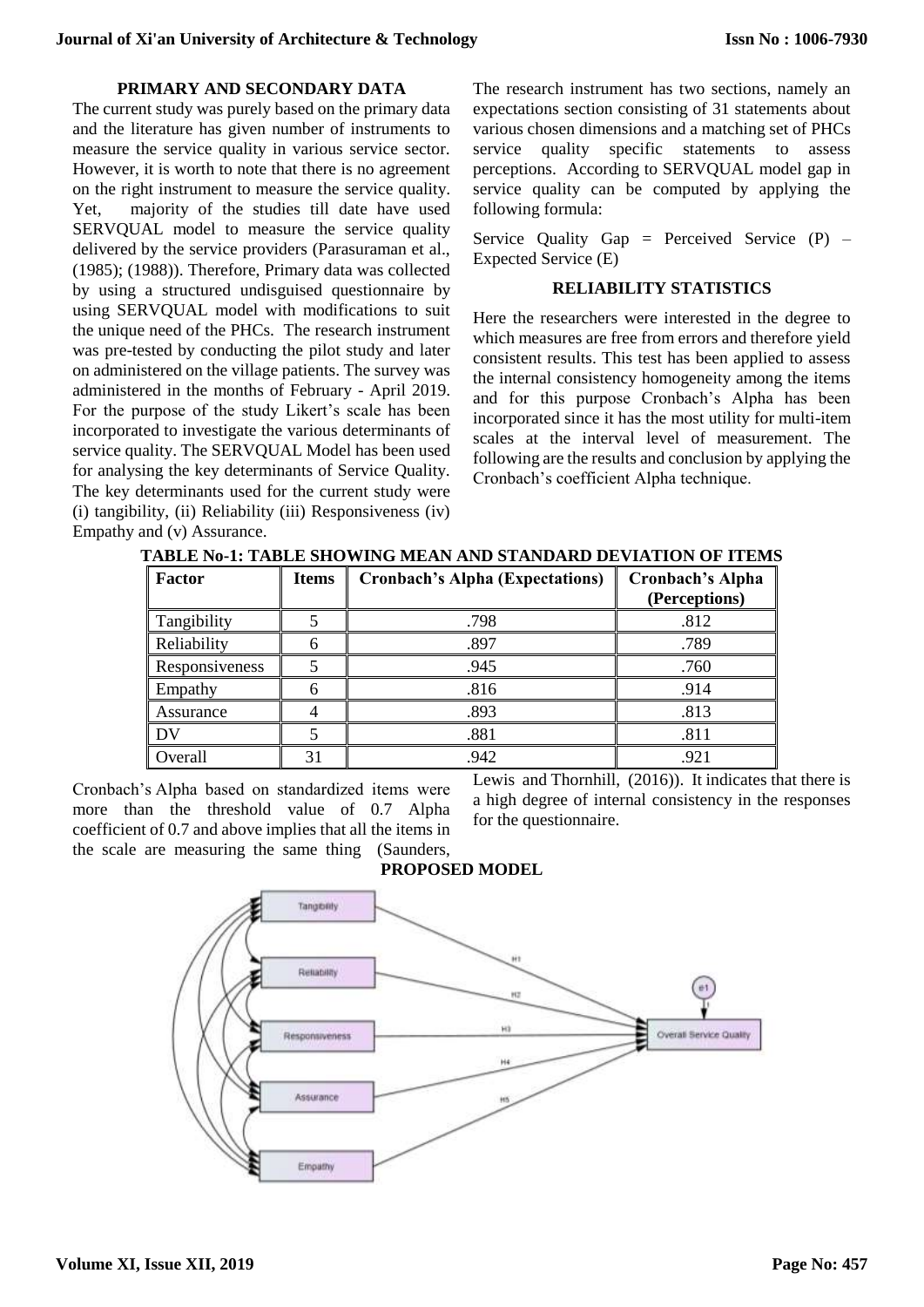H1: there is no significance relationship between the tangibility and quality of service rendered to the patients at PHCs

H2: there is no significance relationship between the Reliability and quality of service rendered to the patients at PHCs

H3: there is no significance relationship between the Responsiveness and quality of service rendered to the patients at PHCs

H4: there is no significance relationship between the Assurance and quality of service rendered to the patients at PHCs

H5: there is no significance relationship between the Empathy and quality of service rendered to the patients at PHCs

**SOURCES OF DATA AND PLAN OF ANALYSIS** The main aim of this exemplary study is to amount the foremost determining dimension or set of dimensions that was responsible for overall service quality satisfaction as perceived by the rural respondents. In mandate to gauge the indicated objectives, the researchers have established items for each variable which are as follows: for dimension one – tangibility five items followed by reliability – six items, responsiveness – five items, empathy – six items, assurance four items and for the dependent variable we developed five times. For the purpose of the study the researchers have collected responses from 476 respondents, however, only 312 responses were used for the final analysis. The collected data was collated by using SPSS and AMOS software. While analysing the collected data the researchers have followed the following steps: under step one the collected data's internal consistency has been tested by applying the reliability statistics. Later the data was tested for various assumptions such as normality, VIF etc. in the next phase the frequency and the cross tabulation was made and GAP model was developed. In the last phase EFA, CFA and Path analysis was run to arrive at the meaningful statistical inference. Finally the results were compared with the possible evidence.

**IV. DATA ANALYSIS**

|  |  | <b>TABLE No-2: TABLE SHOWING DEMOGRAPHIC FACTORS</b> |  |
|--|--|------------------------------------------------------|--|
|--|--|------------------------------------------------------|--|

| <b>Variable</b>    | Category                 | No of respondents | Percent |
|--------------------|--------------------------|-------------------|---------|
| Gender             | Male                     | 178               | 57.1    |
|                    | Female                   | 134               | 42.9    |
|                    | less than 30 Years       | 54                | 17.3    |
|                    | 31-40 Years              | 8                 | 2.6     |
|                    | 41-50 Years              | 48                | 15.4    |
| Age                | 50 Years and above       | 202               | 64.7    |
|                    | Less than Rs. 15000      | 58                | 18.6    |
|                    | Rs.15000-Rs.20000        | 102               | 32.7    |
|                    | Rs.21000-Rs.25000        | 84                | 26.9    |
| <b>MHI</b>         | Rs. 25000 and above      | 68                | 21.8    |
|                    | Less than matriculation  | 100               | 32.1    |
|                    | Matriculation            | 104               | 33.3    |
|                    | Intermediate             | 56                | 17.9    |
|                    | College but not graduate | 48                | 15.4    |
| Qualification      | Graduate                 | $\overline{2}$    | .6      |
|                    | Others                   | $\overline{2}$    | .6      |
| <b>Family Size</b> | $4 - 5$                  | 106               | 34.0    |
|                    | $6 - 10$                 | 198               | 63.5    |
|                    | 11 and above             | 8                 | 2.6     |
|                    | Agriculture labour       | 32                | 10.3    |
|                    | Small farmers            | 62                | 19.9    |
|                    | Small retailers          | 68                | 21.8    |
|                    | Home maker               | 44                | 14.1    |
| Occupation         | Daily wage earners       | 58                | 18.6    |
|                    | Other                    | 48                | 15.4    |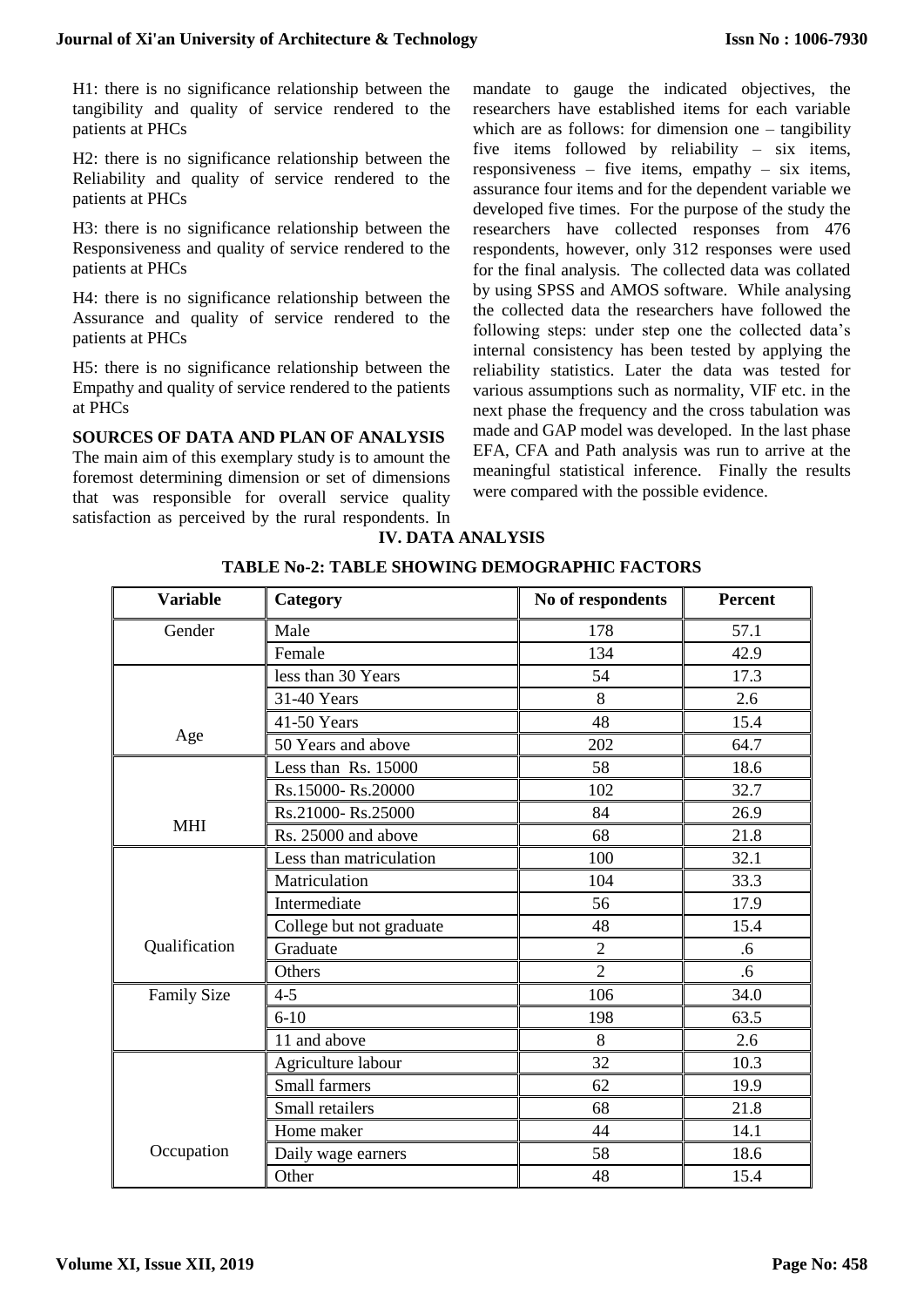**Analysis:** it is evident from the above table No. 2 that majority of the respondents were male57.1 percent followed by 42.9 percent female. Majority of the respondents belonged to the age group above 50 years followed by 17.3 percent belonged to the age group below 30 years and 15.4 percent of the respondents belonged the age group 41-50 years. Major chunk of the respondents 32.7 percent belong to an income category of Rs.15000- Rs.20000 followed by 26.9 percent belonged to the income bracket of Rs.21000- Rs.25000, another 21.8 percent belonged to the income bracket of Rs. 25000 & above and 18.6 percent belonged to the income bracket of Less than Rs. 15000. 32.1 percent of the respondents had an education level of less than matriculation, followed by others 33.3 percent have studied matriculation. However, 17.9 percent of the respondents have completed their intermediate, 15.4 percent had gone to the college but not graduates and balance 0.6 percent of the respondents were graduates and others. 63.5 percent of the respondents had a family size 6-10, 34 percent of the respondents had a family size of less than 5 and balance 2.6 percent of the respondents had a family size of 11 and above.

## **PEARSON CHI-SQUARE**

A Pearson Chi-square test of independence was conducted to explore the relationship between the demographic factors with other variables such as the purpose of visiting PHC and Difficulties faced by the patients. In order to realize the stated objectives the researchers have framed the following hypothesis:

H0: there is no significance difference between the demographic factor with the purpose of visiting PHC and Difficulties faced by the patients.

Since the tabulated value of  $\chi$ 2 (4, N= 312) = 28.45, p<.000 for the first demographic factor gender and with the purpose of visiting the PHC and the second variable difficulties faced by the patients  $\chi$ 2 (5, N= 312) = 21.95, p<.000. Second demographic factor age with the purpose of visiting the PHC  $\chi$ 2 (16, N= 312) = 146.31, p<.000 and the second variable difficulties faced by the patients  $\chi$ 2 (20, N= 312) = 48.78, p < 05. For the third demographic factor monthly household income with the purpose of visiting the PHC  $\chi$ 2 (16, N= 312) = 45.66, p<.000 and the second variable difficulties faced by the patients  $\chi$ 2 (20, N= 312) = 79.73, p < 000. For the fourth demographic factor qualification with the purpose of visiting the PHC  $χ$ 2 (20, N= 312) = 79.73, p<.000. For the fifth demographic factor family size with the purpose of visiting the PHC  $\chi$ 2 (16, N= 312) = 50.41, p<.000 and for last demographic factor for the purpose of the study Occupation with the purpose of visiting the PHC  $χ2(25, N=312) = 105.10, p<.000$  and the second variable difficulties faced by the patients  $\chi$ 2  $(30, N= 312) = 88.12$ , p<.000. Since the p value is less than the set level i.e., 0.05, we can reject the null hypothesis. However, in case of qualification with the second variable difficulties faced by the patients  $\chi$ 2 (25,  $N= 312$ ) = 22.99, p >.05. Therefore, we cannot reject the null hypothesis.

## **TWO WAY ANOVA TEST RESULTS**

In order to investigate is there any significant effect of Gender on glass ceiling perception; Age on glass ceiling perception and the interaction of Gender and Age on the dependent variables, a two way Anova has been conducted and the following are the results:

| <b>DEPENDENT VARIABLE - Tangibility</b> |                        |                |                    |             |      |      |  |  |  |
|-----------------------------------------|------------------------|----------------|--------------------|-------------|------|------|--|--|--|
| <b>Source</b>                           | <b>Type III Sum of</b> | df             | <b>Mean Square</b> | $\mathbf F$ | Sig. | Eta  |  |  |  |
|                                         | <b>Squares</b>         |                |                    |             |      |      |  |  |  |
| <b>Corrected Model</b>                  | 1330.878 <sup>a</sup>  | 6              | 221.813            | 6.399       | .000 | .112 |  |  |  |
| Intercept                               | 162486.694             |                | 162486.694         | 4687.415    | .000 | .939 |  |  |  |
| Gender                                  | 229.799                |                | 229.799            | 6.629       | .011 | .121 |  |  |  |
| Age                                     | 723.323                | 3              | 241.108            | 6.955       | .000 | .064 |  |  |  |
| Gender*Age                              | 539.839                | 2              | 269.920            | 7.787       | .001 | .099 |  |  |  |
| <b>DEPENDENT VARIABLE -Reliability</b>  |                        |                |                    |             |      |      |  |  |  |
| <b>Corrected Model</b>                  | 526.107 <sup>a</sup>   | 6              | 87.684             | 2.450       | .025 | .046 |  |  |  |
| Intercept                               | 192768.926             |                | 192768.926         | 5385.229    | .000 | .946 |  |  |  |
| Gender                                  | 4.770                  |                | 4.770              | .133        | .715 | .039 |  |  |  |
| Age                                     | 450.108                | 3              | 150.036            | 4.191       | .006 | .094 |  |  |  |
| Gender*Age                              | 101.582                | $\overline{2}$ | 50.791             | 1.419       | .244 | .019 |  |  |  |
| DEPENDENT VARIABLE<br>- Responsiveness  |                        |                |                    |             |      |      |  |  |  |
| <b>Corrected Model</b>                  | 1082.667 <sup>a</sup>  | 6              | 180.444            | 6.568       | .000 | .114 |  |  |  |
| Intercept                               | 145921.318             |                | 145921.318         | 5311.726    | .000 | .946 |  |  |  |
| Gender                                  | 54.911                 |                | 54.911             | 1.999       | .158 | .007 |  |  |  |

**TABLE NO-3: TEST BETWEEN-SUBJECTS EFFECTS**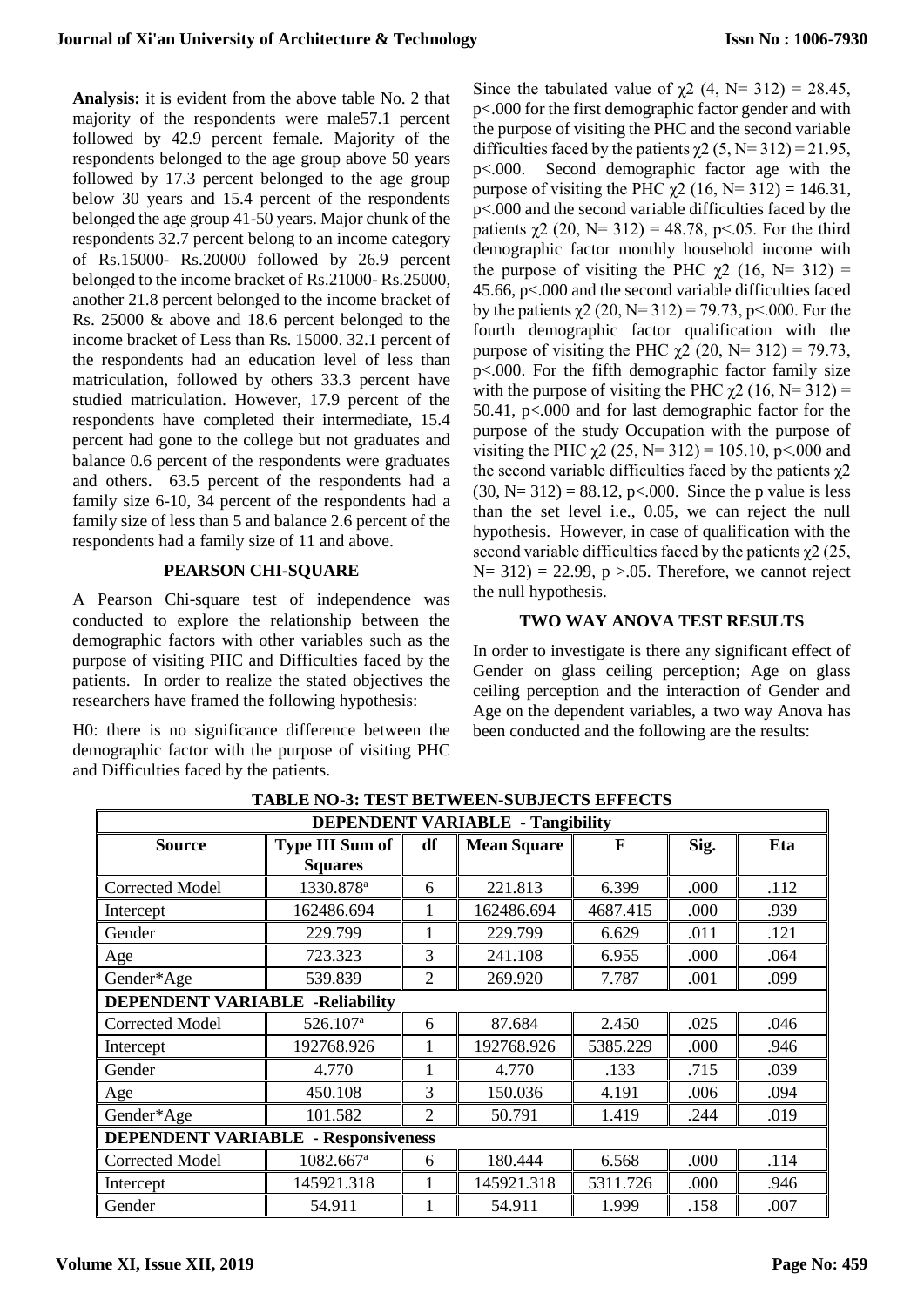| Age                                 | 813.698                | 3              | 271.233    | 9.873    | .000 | .089 |
|-------------------------------------|------------------------|----------------|------------|----------|------|------|
| Gender*Age                          | 281.725                | 2              | 140.863    | 5.128    | .006 | .083 |
| DEPENDENT VARIABLE                  | - Assurance            |                |            |          |      |      |
| <b>Corrected Model</b>              | $1697.410^a$           | 6              | 282.902    | 6.957    | .000 | .120 |
| Intercept                           | 247372.604             |                | 247372.604 | 6083.127 | .000 | .952 |
| Gender                              | 137.459                |                | 137.459    | 3.380    | .067 | .011 |
| Age                                 | 952.901                | 3              | 317.634    | 7.811    | .000 | .071 |
| Gender*Age                          | 771.466                | 2              | 385.733    | 9.486    | .000 | .119 |
| <b>DEPENDENT VARIABLE - Empathy</b> |                        |                |            |          |      |      |
| <b>Corrected Model</b>              | $227.674$ <sup>a</sup> | 6              | 37.946     | 10.890   | .000 | .176 |
| Intercept                           | 33410.070              |                | 33410.070  | 9588.059 | .000 | .969 |
| Gender                              | 7.578                  |                | 7.578      | 2.175    | .141 | .007 |
| Age                                 | 187.314                | 3              | 62.438     | 17.918   | .000 | .150 |
| Gender*Age                          | 42.928                 | $\overline{2}$ | 21.464     | 6.160    | .002 | .079 |

**Tangibility:** A two way Anova test has been conducted to find out any difference between Gender (Male and Female), Age (less than 30; 31-40; 41-50 and 50 and above), both gender and age (interaction effect) on the first dimension taken up for the purpose of the study. It is evident from the above table No. 3 that gender direct effect was significant F value of 6.629,  $p = 0.011$  such that men were significantly differ while perceiving the tangibility aspect of service quality. The partial Eta squared is showing .121 that is 12.1% variation in tangibility aspect is being accounted by the Gender. However, for the second independent variable Age there was a direct effect with a F value was 6.955, p =.000 such that first age category were also significantly differ while perceiving the first dimension. The partial Eta squared was showing .064 that is 6.4% variation in tangibility aspect is being accounted by age component.

The interaction effect was also statistically significant on the first dimension. Reported F value was 7.787, p =.001. The partial Eta squared was showing .099 that is 9.9% variation in tangibility factor is being jointly accounted by Gender and Age. The Leven's test of homogeneity of variance was significant (p .564)

**Reliability:** It is evident from the above table that gender direct effect was not significant F value of .133,  $p = 715$  such that men were not significantly differ while perceiving the reliability aspect of service quality. The partial Eta squared it is showing .039 that is 3.9% variation in Reliability aspect is being accounted by the Gender. However, for the second independent variable Age there was a direct effect with a F value was 4.191,  $p = 0.006$  such that the age category were significantly differ while perceiving the second dimension. The partial Eta squared was showing .094 that is 9.4% variation in reliability aspect is being accounted by the age.

The interaction effect was not statistically significant on the second dimension. Reported F value was 1.419,  $p = 244$ . The partial Eta squared was showing .019 that is 1.9% variation in reliability factor is being jointly accounted by Gender and Age. The Leven's test of homogeneity of variance was significant (p .201)

**Responsiveness:** The gender direct effect was not significant F value of 1.999,  $p = 158$  such that men were not significantly differ while perceiving the responsiveness aspect of service quality. The partial Eta squared it is showing .007 that is 0.07% variation in responsiveness aspect is being accounted by the Gender. However, for the second independent variable Age there was a direct effect with a F value was 9.873,  $p = 0.00$  such that the age category were significantly differ while perceiving the third dimension. The partial Eta squared was showing .089 that is 8.9% variation in responsiveness aspect is being accounted by the age.

The interaction effect was statistically significant on the third dimension. Reported F value was 5.128, p =.006. The partial Eta squared was showing .083 that is 8.3% variation in responsiveness factor is being jointly accounted by Gender and Age. The Leven's test of homogeneity of variance was significant (p .209)

**Assurance:** The gender direct effect was not significant F value of 3.380,  $p = 0.067$  such that men were not significantly differ while perceiving the assurance aspect of service quality. The partial Eta squared it is showing .011 that is 1.1% variation in assurance aspect is being accounted by the Gender. However, for the second independent variable Age there was a direct effect with a F value was 7.811,  $p = 0.000$  such that the age category were significantly differ while perceiving the fourth dimension. The partial Eta squared was showing .071 that is 7.1% variation in responsiveness aspect is being accounted by the age.

The interaction effect was statistically significant on the fourth dimension. Reported F value was 9.486, p =.000. The partial Eta squared was showing .119 that is 11.9% variation in assurance factor is being jointly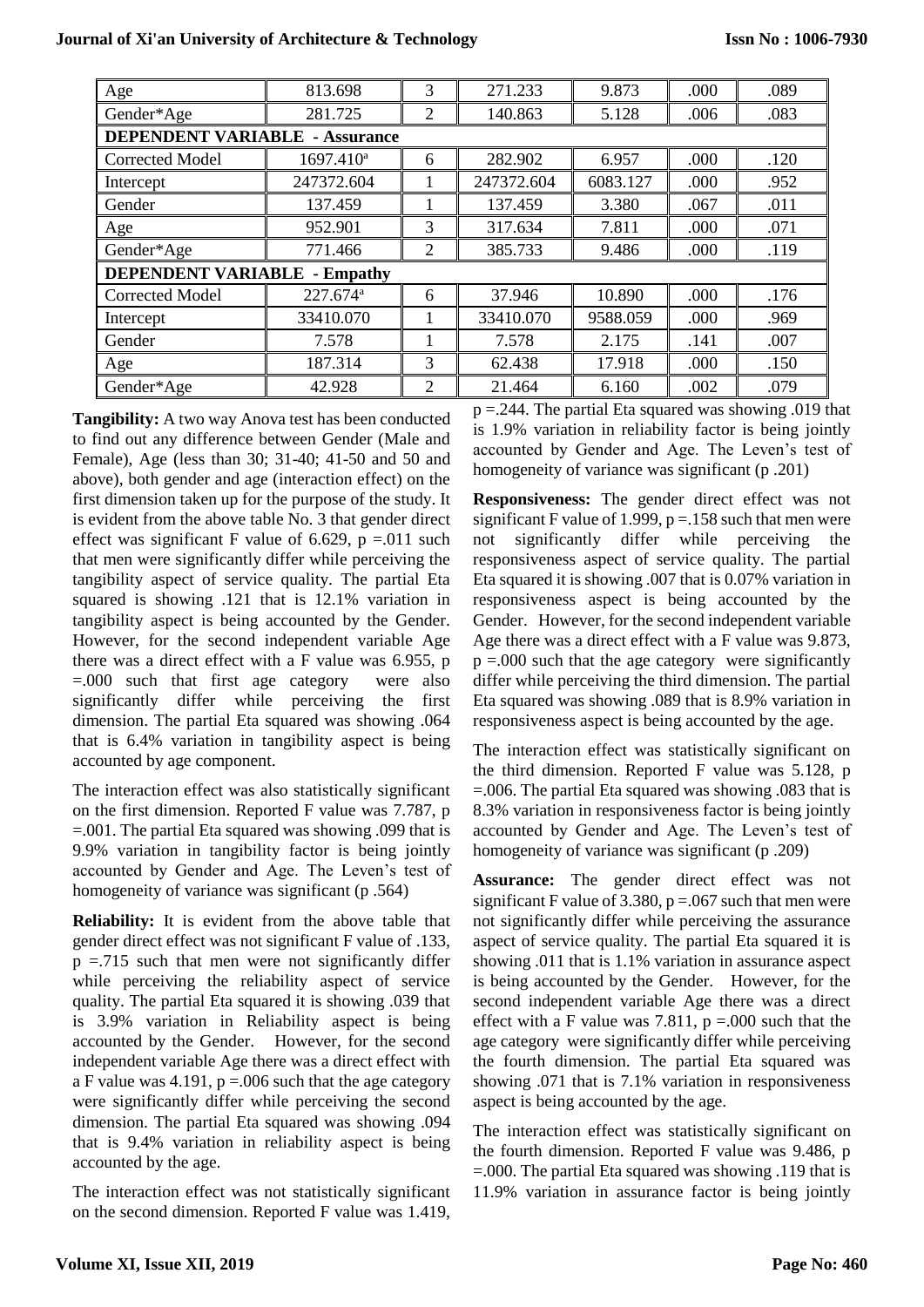accounted by Gender and Age. The Leven's test of homogeneity of variance was significant (p .095)

**Empathy:** The gender direct effect was not significant F value of 2.175,  $p = 141$  such that men were not significantly differ while perceiving the empathy aspect of service quality. The partial Eta squared it is showing .007 that is 0.7% variation in empathy aspect is being accounted by the Gender. However, for the second independent variable Age there was a direct effect with a F value was 17.918,  $p = .000$  such that the age category were significantly differ while perceiving the fifth dimension. The partial Eta squared was showing .150 that is 15% variation in empathy aspect is being accounted by the age.

The interaction effect was statistically significant on the fifth dimension. Reported F value was 6.160, p =.002. The partial Eta squared was showing .079 that is 7.9% variation in empathy factor is being jointly accounted by Gender and Age. The Leven's test of homogeneity of variance was significant (p.321).

## **TABLE No-4: GAP SCORE – SERVQUAL MODEL**

In the next phase, to assess the service quality gaps (both perceptions and expectations from the respondents) of PHC, Gap analysis has been conducted. For this purpose gaps were calculated by using the SERVQUAL approach by subtracting respondents' perceptions (P) from respondents' expectations (E) as  $G = E - P$ . The results are presented in the following table:

| $\mu$ into unicasion. Reported F value was 0.100, $\mu$                   |  |
|---------------------------------------------------------------------------|--|
| TABLE NO-5: THE AVERAGE (MEAN) VALUES OF THE PERCEPTION AND EXPECTATION - |  |
| <b>SERVOUAL MODEL - GAP ANALYSIS</b>                                      |  |

| <u>DER ( O CITE INTO D'ELI</u><br>0.111 11 111 111 1111 |             |                                         |             |                          |          |            |       |  |  |
|---------------------------------------------------------|-------------|-----------------------------------------|-------------|--------------------------|----------|------------|-------|--|--|
| <b>Dimension</b>                                        |             | <b>Perception</b><br><b>Expectation</b> |             | <b>Gap Score</b> T Value |          | <b>Sig</b> |       |  |  |
|                                                         | <b>Mean</b> | <b>Std. Dev</b>                         | <b>Mean</b> | <b>Std. Dev</b>          |          |            |       |  |  |
| Tangibility                                             | 3.751       | 0.547                                   | 4.712       | 0.313                    | $-0.961$ | 2.961      | .0012 |  |  |
| Reliability                                             | 3.421       | 0.742                                   | 4.661       | 0.257                    | $-1.240$ | 4.567      | .0000 |  |  |
| Responsiveness                                          | 3.161       | 1.012                                   | 4.715       | 0.547                    | $-1.554$ | 8.561      | .0000 |  |  |
| Assurance                                               | 3.517       | 0.851                                   | 4.814       | 0.691                    | $-1.297$ | 5.014      | .0000 |  |  |
| Empathy                                                 | 3.319       | 0.794                                   | 4.748       | 0.574                    | $-1.429$ | 9.145      | .0000 |  |  |

For this purpose the researchers have established the following hypothesis.

H0: There is no gap between patient's expectations and perceptions on services delivered in PHC.

The negative gap scores in all chosen five dimensions such as Tangibility, Reliability, Responsiveness, Assurance and Empathy indicated that the perceptions of respondents (patients) regarding the services quality delivered by the PHC is less than expectations. As the tabulated t value is 2.961, 4.567, 8.561, 5.014 and 9.145 with a p value  $\langle 0.05 \rangle$  which is less than the set level. Therefore, we can reject the null hypothesis. We can conclude that there was gap between the expected service qualities delivered at PHCs in rural Karnataka compared to their expected level of service quality.

|                 | 111011110 01 1110111 0110 01110 1111111 COMMITTING 10       |                 |                 |          |                 |          |  |
|-----------------|-------------------------------------------------------------|-----------------|-----------------|----------|-----------------|----------|--|
|                 | IV1                                                         | IV <sub>2</sub> | IV <sub>3</sub> | IV4      | IV <sub>5</sub> | DV       |  |
| IV <sub>1</sub> |                                                             | $.722**$        | $.759**$        | $.689**$ | $.643**$        | $.757**$ |  |
| IV2             |                                                             |                 | $.696**$        | $.613**$ | $.572**$        | .698**   |  |
| IV <sub>3</sub> |                                                             |                 |                 | $.782**$ | $.708**$        | $.824**$ |  |
| IV4             |                                                             |                 |                 |          | $.743**$        | $.834**$ |  |
| IV <sub>5</sub> |                                                             |                 |                 |          |                 |          |  |
| DV              |                                                             |                 |                 |          |                 |          |  |
|                 | ** Correlation is significant at the 0.01 level (2-tailed). |                 |                 |          |                 |          |  |

**TABLE NO-6: TABLE SHOWING INTER-CORRELATIONS**

**Analysis:** It is evident from the above table No. 6 that the Pearson correlation coefficient between the chosen variables Tangibility (IV1), Reliability (IV2), Responsiveness (IV3), Empathy (IV4) and Assurance (IV5) with the Dependent Variable is significant at <0.000. Therefore we can conclude that there was a significant positive correlation among the variables chosen for the purpose of the study. Apart from that we ran VIF to investigate was there any multicollinearity among the variables chosen for the purpose of the study. The Collinearity Statistics revealed that there

was no multicollinearity in the given data set as the tolerance ranged between .268(lowest reported for responsiveness) to .424 (highest reported for reliability) and VIF stood between 2.356 (for reliability) to the highest (for responsiveness) (threshold value for the same was 10 or 5) (Hair, et al. (1995)).

## **CONFIRMATORY FACTOR ANALYSIS**

After running the EFA, the researchers have run CFA to confirm the results from the EFA. The main objective behind running CFA was that to explore that whether or not the reliability and validity of the responses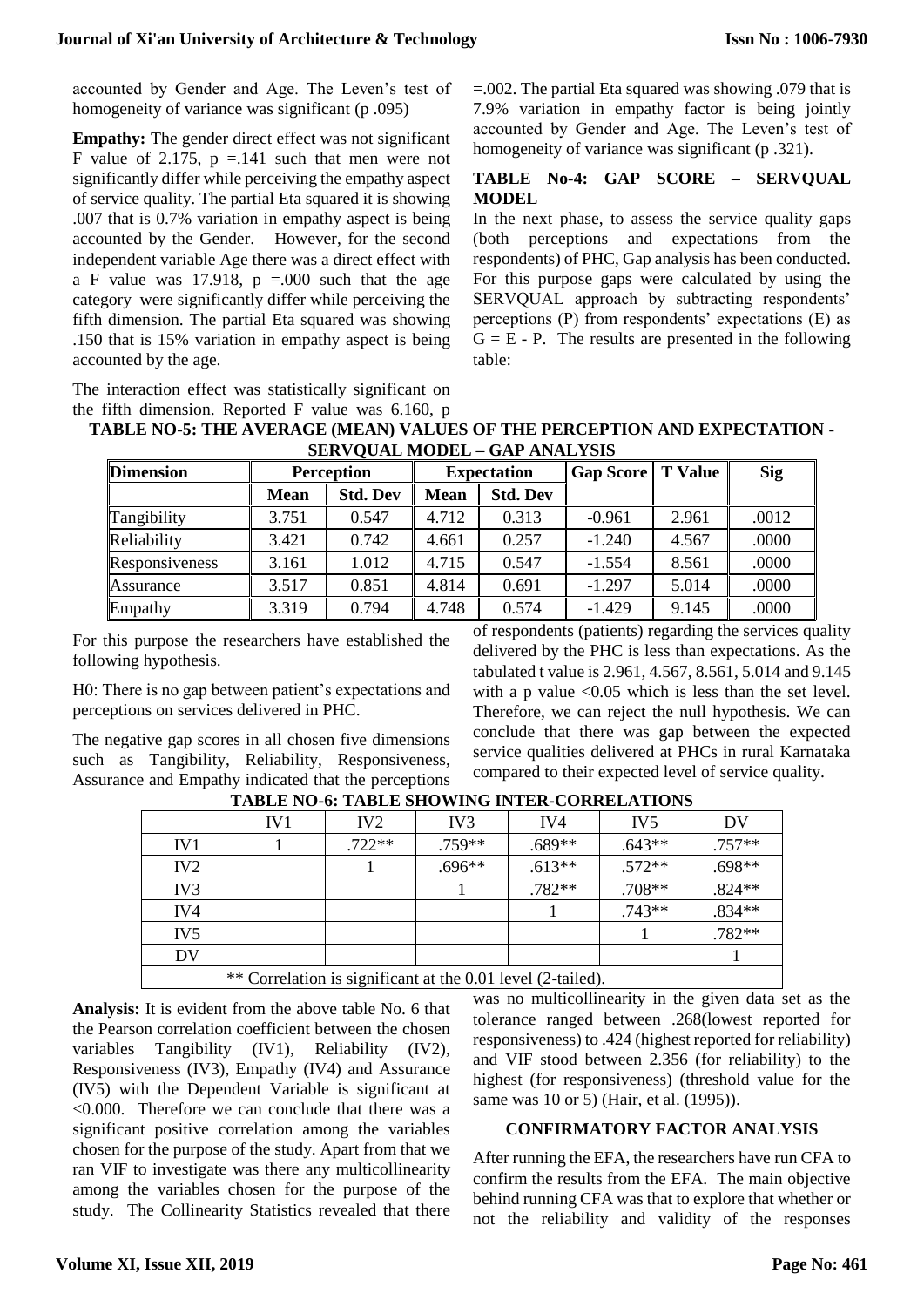collected from the rural patients can meet the requirements of the measurement.

|                   |                 |              | THE MODEL      |            |       |            |             |
|-------------------|-----------------|--------------|----------------|------------|-------|------------|-------------|
|                   |                 | Cronbach's   |                |            |       |            | <b>SQRT</b> |
| <b>Constructs</b> | <b>Items</b>    | <b>Alpha</b> | <b>Loading</b> | <b>AVE</b> | CR    |            | of AVE      |
|                   | T1              |              | 0.920          |            |       | $0.92***$  |             |
|                   | T <sub>2</sub>  |              | 0.910          |            |       | $0.91***$  |             |
|                   | T <sub>3</sub>  |              | 0.876          |            |       | $0.876***$ |             |
|                   | T <sub>4</sub>  |              | 0.854          |            |       | $0.854***$ |             |
| Tangibility       | T <sub>5</sub>  | 0.798        | 0.865          | 0.7839     | 0.995 | $0.865***$ | 0.885       |
|                   | R <sub>1</sub>  |              | 0.867          |            |       | $0.867***$ |             |
|                   | R <sub>2</sub>  |              | 0.741          |            |       | $0.741***$ |             |
|                   | R <sub>3</sub>  |              | 0.662          |            |       | $0.662***$ |             |
|                   | R <sub>4</sub>  |              | 0.719          |            |       | $0.719***$ |             |
|                   | R <sub>5</sub>  |              | 0.674          |            |       | $0.674***$ |             |
| Reliability       | R <sub>6</sub>  | 0.897        | 0.723          | 0.5388     | 0.921 | $0.723***$ | 0.734       |
|                   | RE1             |              | 0.835          |            |       | $0.835***$ |             |
|                   | RE <sub>2</sub> |              | 0.843          |            |       | $0.843***$ |             |
|                   | RE3             |              | 0.855          |            |       | $0.855***$ |             |
|                   | RE4             |              | 0.816          |            |       | $0.816***$ |             |
| Responsiveness    | RE5             | 0.945        | 0.758          | 0.6759     | 0.998 | $0.758***$ | 0.822       |
|                   | E1              |              | 0.930          |            |       | $0.93***$  |             |
|                   | E2              |              | 0.859          |            |       | $0.859***$ |             |
|                   | E <sub>3</sub>  |              | 0.850          |            |       | $0.85***$  |             |
|                   | E4              |              | 0.817          |            |       | $0.817***$ |             |
|                   | E <sub>5</sub>  |              | 0.863          |            |       | $0.863***$ |             |
| Empathy           | E <sub>6</sub>  | 0.816        | 0.776          | 0.7233     | 0.999 | $0.776***$ | 0.850       |
|                   | A <sub>1</sub>  |              | 0.741          |            |       | $0.741***$ |             |
|                   | A2              |              | 0.761          |            |       | $0.761***$ |             |
|                   | A <sub>3</sub>  |              | 0.718          |            |       | $0.718***$ |             |
| Assurance         | A <sub>4</sub>  | 0.893        | 0.701          | 0.5338     | 0.824 | $0.701***$ | 0.731       |

**TABLE NO-7: TABLE SHOWING INTERNAL CONSISTENCY (RELIABILITY) AND VALIDITY OF THE MODEL**

**Analysis:** it is evident from the above table No. 7 that for the first dimension Tangibility the Cronbach's alpha was 0.798, AVE was 0.784 and CR was 0.995 and all the items were statically significant. For the second dimension Reliability the Cronbach's alpha was 0.897, AVE was 0.539 and CR was 0.921 and all the items were spastically significant. For the third dimension Responsiveness the Cronbach's alpha was 0.945, AVE was 0.676 and CR was 0.998 and all the items were spastically significant. For the next dimension Empathy the Cronbach's alpha was 0.816, AVE was 0.723 and CR was 0.999 and all the items were spastically significant and for the last dimension Assurance the Cronbach's alpha was 0.893, AVE was 0.534 and CR was 0.824 and all the items were spastically significant.

| CMIN     | DE  |       | <b>CMIN/DF</b> | GFI   | <b>NFI</b>                            | <b>RFI</b> | TLI | <b>CFI</b> | <b>RMSEA</b> |
|----------|-----|-------|----------------|-------|---------------------------------------|------------|-----|------------|--------------|
| 2042.329 | 419 | 0.000 | 4.874          | 0.996 | $0.934 \pm 0.916 \pm 0.948 \pm 0.913$ |            |     |            | 0.065        |

**TABLE No-8: THE CFA FIT INDEX FINAL MODEL**

Various fit measures were used to measure the factor model of the various factors of the Service quality measurement. The results of CFA provided evidence for accepting this model. According to Table No 8. The standardized parameters estimate shows that all indicators were statistically significant (P<0.001) and loaded on the various factor chosen for the purpose of the research. CFA results also showed that the chi-square was significant ( $\Box^2$  = 4.874). The GFI was. 0.996, AGFI = 0.942, NFI = 0.934, RFI = 0.916, TLI = 0.948, CFI =  $0.913$  and RMSEA was 0.065.

RMR= 0.041, RMSEA = .065, and  $\Box^2$  /df = 4.874. These values suggest an adequate fit to the model, even though the chi-square significant. Chi-square may be significant because of large sample size (Anderson and Gerbing, 1988, Bagozzi and Yi, 1988). All the factors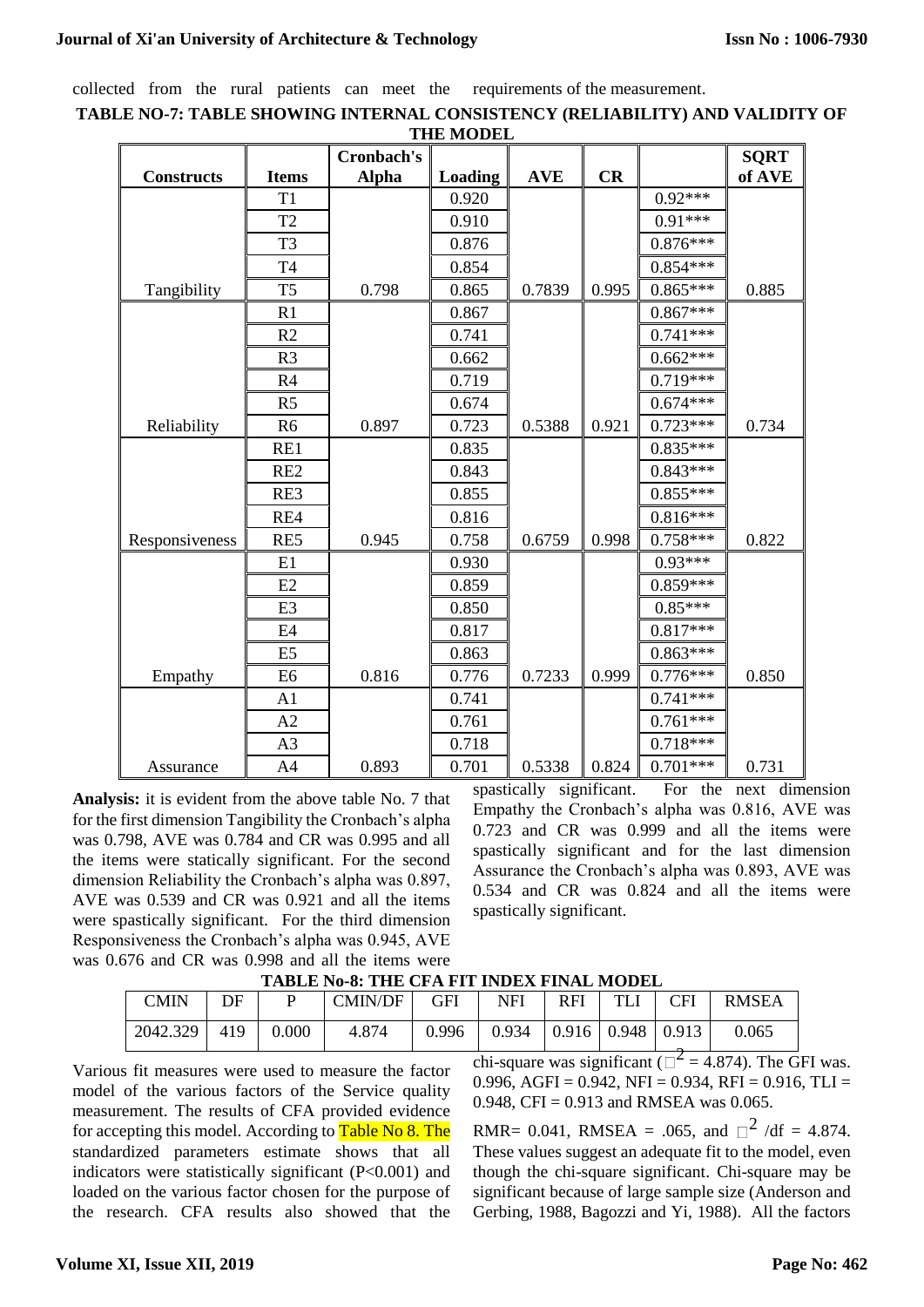loaded above the prescribed level and the values of Cronbach's alpha, Composite Reliability (CR) and Average Variance Extracted (AVE) are also within the recommended level which confirms the reliability and validity of this construct.



## **GRAPH SHOWING STANDARDISED REGRESSION PATH DIAGRAM**

**TABLE NO-9: TABLE SHOWING REGRESSION OUTPUT**

|                     | <b>Unstandardized</b> | <b>Standardised</b> | S.E.  | C.R.  | P     | Label     |
|---------------------|-----------------------|---------------------|-------|-------|-------|-----------|
| $DV \leftarrow IV1$ | 0.058                 | 0.127               | 0.019 | 3.034 | 0.002 | Supported |
| $DV \leftarrow V2$  | 0.053                 | 0.115               | 0.017 | 3.098 | 0.002 | Supported |
| $DV \leftarrow V3$  | 0.116                 | 0.229               | 0.024 | 4.898 | ***   | Supported |
| $DV \leftarrow V4$  | 0.135                 | 0.325               | 0.018 | 7.45  | ***   | Supported |
| $DV \leftarrow V5$  | 0.317                 | 0.231               | 0.053 | 5.992 | ***   | Supported |

**Analysis:** the results indicates that the standardised coefficient for the first independent variable tangibility was  $\beta_1 = 0.127$ ,  $p = 0.002$  (<0.01), followed by reliability  $\beta_2=0.115$ ,  $p = 0.002$  (<0.01), responsiveness  $β<sub>3</sub>=0.229$ , p = 0.000 (<0.000), empathy  $β<sub>4</sub>=0.325$ , p = 0.000 (<0.000) and assurance  $\beta_5 = 0.231$ ,  $p = 0.000$ (<0.000) were the major determinants of service quality satisfaction. Therefore we can reject the null hypothesis.

*Proposed model was Y (Service Satisfaction) = a + b<sup>1</sup>*  $X_1$  (Tangibility) +  $b_2$   $X_2$  (Reliability) + $b_3$   $X_3$  $(Responsiveness)$  +  $b_4$   $X_4$  *(Empathy)* +  $b_5$   $X_5$ *(Assurance) + Є …………… (1)and the final model wasY* (*Service Quality*) =  $\alpha + \beta_1 x_1 + \beta_2 x_2 + \beta_3 x_3 + \beta_4 x_4 + \beta_5 x_4 + \beta_6 x_5 + \beta_7 x_6 + \beta_8 x_7 + \beta_9 x_8 + \beta_9 x_9 + \beta_9 x_0 + \beta_9 x_1 + \beta_9 x_1 + \beta_9 x_2 + \beta_9 x_3 + \beta_9 x_4 + \beta_9 x_1 + \beta_9 x_2 + \beta_9 x_3 + \beta_9 x_4 + \beta_9 x_1 + \beta_9 x_2 + \beta_9 x_3 + \beta_0$ *β5x5+ ε*

*Y(Service Quality) = .638 + 0.127(tangibility) + 0.115(reliability) + 0.229(responsiveness) +0.325 (empathy) +0.231(assurance) +ε*

**TABLE No-10: TABLE SHOWING RELATIVE WEIGHTS**

| ,,,,,,,,,,        |                         |
|-------------------|-------------------------|
| <b>Dimensions</b> | <b>Relative weights</b> |
| Tangibility       | 0.123661                |
| Reliability       | 0.111977                |
| Responsiveness    | 0.22298                 |
| Empathy           | 0.316456                |
| Assurance         | 0.224927                |

It is evident from the above table No. 10 that the very important dimension from the perspective of the current empirical study was empathy with a relative weight of 31.64 percent followed by Assurance with a relative weight of 22.49 percent, Responsiveness with a relative weight of 22.30 percent, tangibility with the relative weight of 12.37 percent and reliability with a relative weight of 11.20 percent.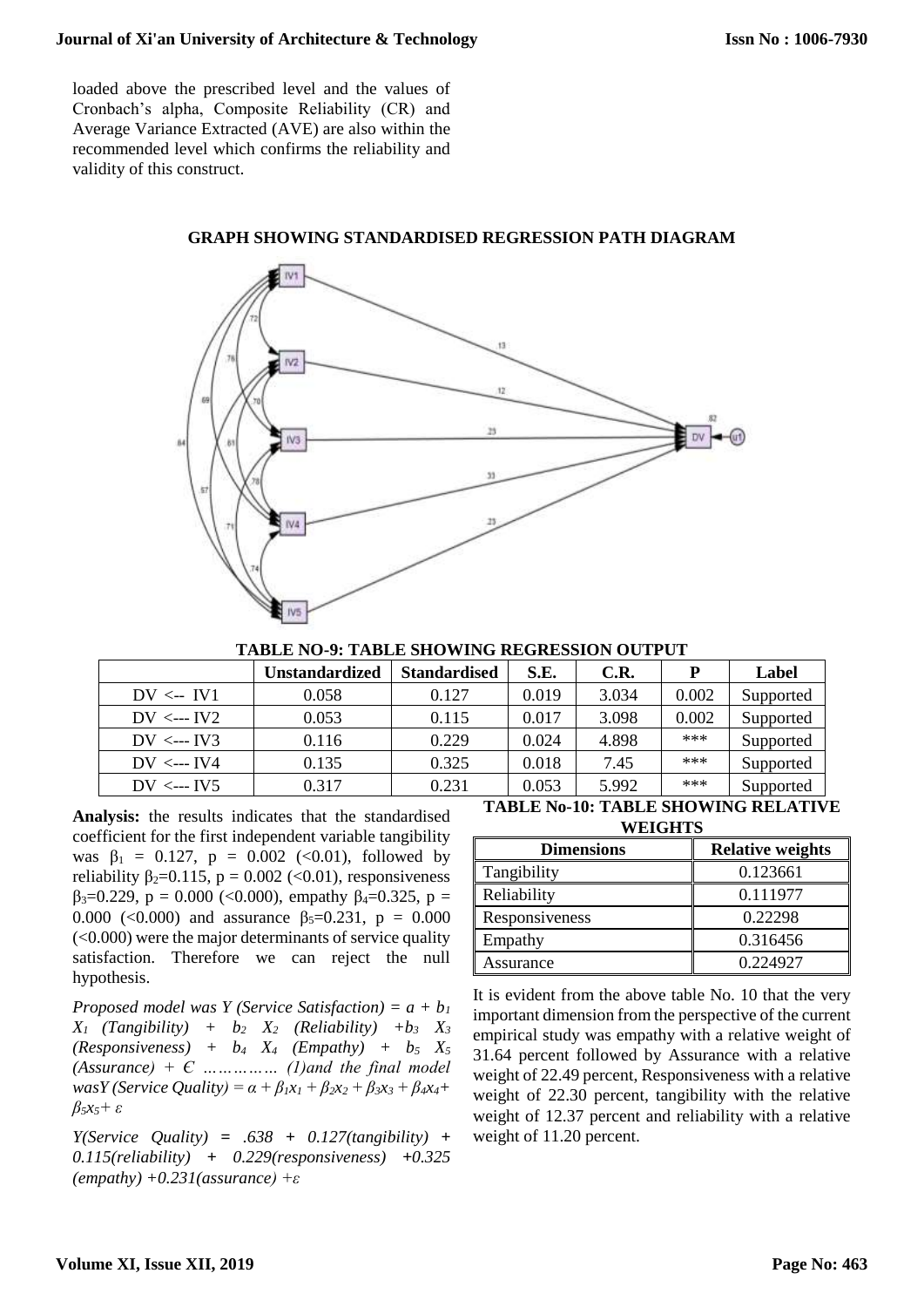## **V. DISCUSSION AND CONCLUSION**

The current study has been undertaken to understand the effects of individual dimensions of service quality in PHC in rural Karnataka state by developing SERVQUAL model. In order to realize the stated objectives, a structured SERVQUAL questionnaire was framed in two models i.e., perception and expectations. The research instrument was pre-tested and administered on 312 rural patients. The validity of the instrument was adjudged, using reliability statistics, Cronbach's alpha coefficient. The Cronbach's alpha values of the perception component was found to be between .760 to .921and for expectations component it was ranged between.798 to .897. It implies that there was a high degree of internal consistency in the responses to the questionnaire.The collected data has been collated by using SPSS and AMOS package. Later, service quality gaps were computed by subtracting perceptions (P) from customers' expectations (E). In the next phase, to understand the relationship between customer's satisfaction or dissatisfaction and the computed gap a multiple regression model has been run. The current study revealed that the majority of the respondents belong to age group 50 and above, major chunk of the respondents belong to income group between Rs.10001-Rs.15000. Majority of the respondents had an education level of less than matriculation and matriculation. Major portion of the respondents were wage earners, petty retailers. This indicated that the majority of the PHC users were less educated, low income strata and senior citizens. In the current study we found a significant relationship between the gender, age, monthly household income, qualification, family size and occupation of the respondents with the Purpose of visiting PHC and Difficulties faced by the patients. It is evident from the current study that there was a direct effect between the gender with the first dimension tangibility, age with tangibility and also the interaction effect was also statistically significant on the first dimensiontangibility. However, in case of second dimension reliability we found a significant direct effect with the age of the respondents. With the respect to third dimension responsiveness we found a direct effect between the age and interaction effect between both gender and age. With the respect to fourth dimension assurance we found a direct effect between the age and interaction effect between both gender and age. Similar phenomenon was notice in case of last dimension empathy.

In the current study we found a significant negative gap scores in all the chosen five dimensions such as Tangibility, Reliability, Responsiveness, Empathy and Assurance indicated that the perceptions of respondents (patients) regarding the services quality delivered by the PHC is less than expectations.

When the researchers ran the Pearson correlation coefficient, they observed a significant correlation coefficient among the various chosen dimensions.

Regression Results revealed that the independent variables Tangibility (X1), Reliability (X2), Responsiveness (X3), Empathy (X4) and Assurance (X5) have positive coefficients i.e. they shared direct relationship with the dependent variable (Overall satisfaction) and were also statistically significant relationship with the overall service quality. Besides, the results of the current empirical study pull several important research implications.

**Empathy:** The current study revealed that the fourth dimension empathy is the most prominent dimension among all the five dimensions chosen for the purpose of the study. The major concern for the policy makers in this area is "Staff at PHC would answers all possible queries relating to pre-admission and while receiving medical care assistance – in this item the study reported the least mean followed by "The behavior of para clinical team showing politeness, respect, consideration and friendliness while handling the patient". Another area of concern as per the current study was "Does staff show real concern and interest while handling the patients individually" recorded the highest volatility compared to other items under empathy (similar findings were documented by K. R. Pillai &AlpikaKumari (2016)).

**Assurance:** It is another important dimension stood second in the current study based on relative weightage. Under this dimension the most important item was "There is an absolute trust ensured while admission till discharge of patient at this PHC" recorded the least mean score, followed by item three "Health care workers in the PHC promise to do something by certain time, they have been doing it". In the current study we found a significant gap between the expected quality of service and perception of the quality of service rendered by the PHC's under this dimension.

**Responsiveness:** In the current study we found a significant gap between the expected quality of service and perception of the quality of service rendered by the PHCs under this dimension. The major concerns were "The PHC ensures that whatever has been promised has delivered without fail" reported the second lowest mean with the highest standard deviation followed by item three "If any patient encounters any medical emergency issues during the course of treatment, the health care workers show a sincere interest in addressing it". Yet another area of concern was "The process of treatment should be explained to the patient or patients' dependents clearly" reported the least mean.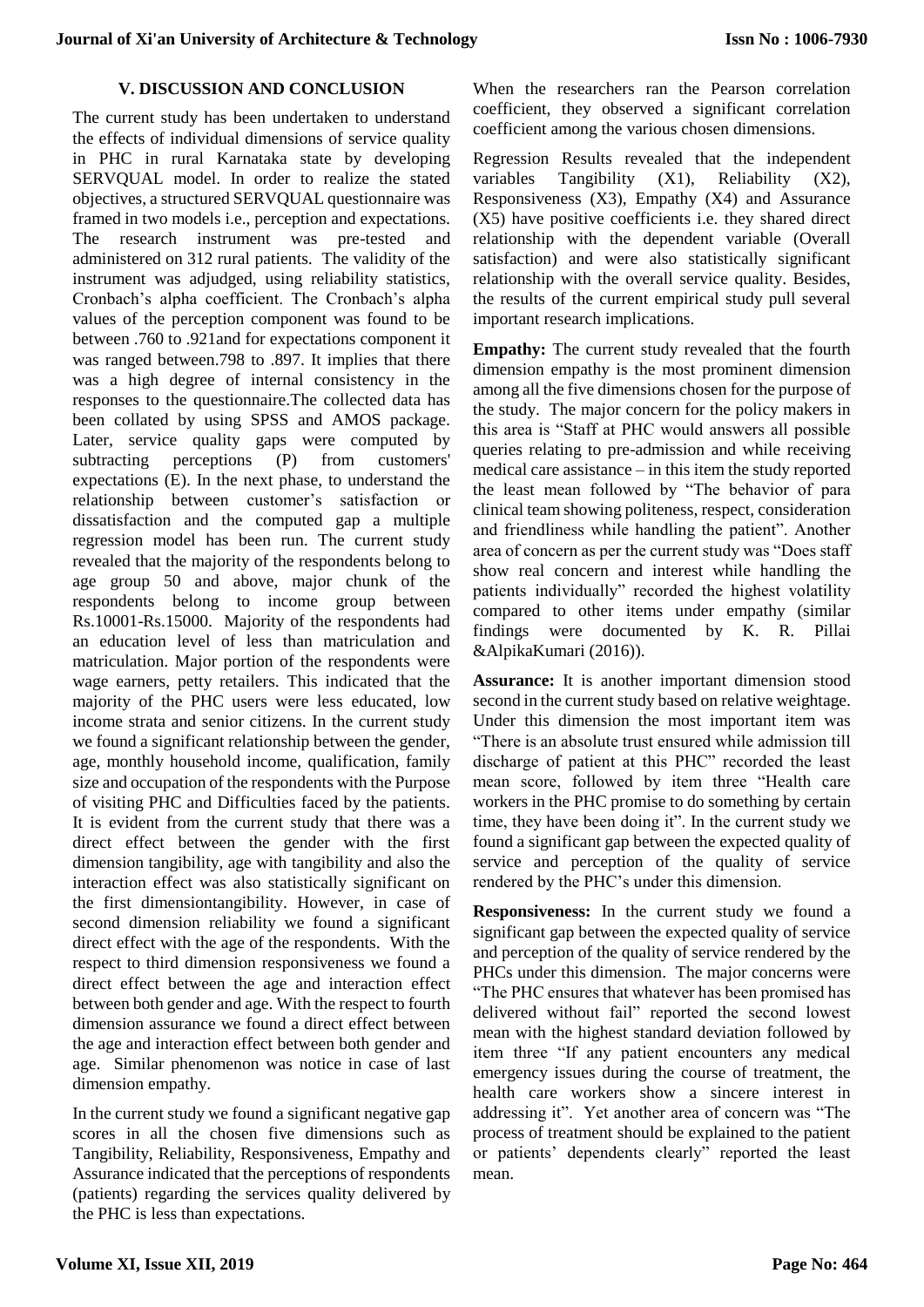**Tangibility:** Once again in the current study we found a significant gap in tangibility dimension. The main concerns in this area was item two "The PHC has all the basic amenities to handle emergency cases" recorded the least mean followed by "PHC has better equipment and technology to serve the need of local community" and finally the cleanliness aspect of PHC.

**Reliability:** As per the current study the prominent dimension was reliability. In this dimension the major concerns were item one "The PHC offers in time emergency medical care services even during non-duty hours" reported the least mean with second highest standard deviation followed by item three "The waiting time in front of PHC and the handling time for every patient is satisfactory", item five "The medical services provide in the PHC is good and reliable" recorded the highest standard deviation.

## **MANAGERIAL IMPLICATIONS**

The findings of the study provide valuable comprehensions not only to academicians but also to healthcare workers in PHCs in Rural India and policy makers. (i) Health status is one of the most prominent social security and has direct link to the socio-economic development of any nation. Quality health care for citizens is one of the major issue for any nation. Therefore, the policy makers must ensure that the quality of health services can be improved by appointing well-trained health care workers through proper financial motivation as the current study rightly pointed out that the majority of the health care workers were contract based and underpaid. Adding to that health care workers at PHC would be trained to answers all possible queries relating to availability of services in PHCs; (ii) The behaviour of para clinical team such as nurse, compounder etc. was very rude with the patients therefore, para clinical staff should be properly trained to handle patients with politeness, respect, consideration and friendliness; (iii) In addition, the health care workers such as doctors, nurses etc. should stress on providing quality health services in time without any delay. They should be able to understand and empathetic towards the needs of patients and their care takers; (iv) Cleanliness and well maintenance of hospital is a very crucial issues in any PHCs, therefore, it is suggested to appoint housekeeping staff or outsource this task to an external agencies in order to maintaining the PHC environment clean and hygienic; (v) It is also suggested to provide adequate equipment and other facilities such as chairs to sit and beds to lie down before getting the medical attention from the health care workers to PHCs as there is a long waiting time for patients during peak hours; (vi) The PHCs should pay proper attention of any kind of complaint be it minor or major from the patients, and should be resolved immediately in order to improve the quality of services and to increase the patient satisfaction level and (vi) Yet another important observation documented in the current study was quality of health care workers and their skill set is highly questionable (consistent with the findings of Loni (2002). Therefore, these workers should be properly trained to improve their skill set and deliver the quality of services. The above findings are in line with the results obtained by various earlier researchers like Das R, Amie A, Nath P (2001); RajanRushender et al., (2016); Shariff A & Singh G. (2002).

## **LIMITATIONS OF THE STUDY AND DIRECTIONS FOR FUTURE RESEARCH**

Firstly, this study was carried out mainly in rural PHCs of Southern Karnataka; therefore, the results obtained may not be pertinent to other PHCs across India. Of course, the study can be extended to other states of India. Secondly, Sample size of 312 was good but may not be sufficient to infer for a larger state like Karnataka. It is recommended to replicate the study with a larger number sample size may be taken up. While executing the survey, the researchers have come across problems pertaining to rating scale due to illiteracy. For the current study the scale used was SERVQUAL with little modification, therefore it is recommended to use other available scales such as KQCAH, SERVPERF to investigate the appropriate scale to measure the performance of the primary health care center funded by the government.

Secondly, several important variables have that may affect hospital image are not considered in this model, such as loyalty and service value. Therefore, future researchers may take into consideration using a more representative population of patients and examine the differences between inpatient and outpatient. Furthermore, researchers need to examine other variables that could further explain patient's image in the healthcare context.

## **REFERENCES**

- 1. Adele, Bernd., (2009), "Investigating service quality dimensions in South African motor vehicle servicing". *African journal of marketing management*, 1(1). 1-9.
- 2. Agarwal A and Singh MR (2016). "Service Quality and Patient Satisfaction: An Exploratory Study of Pathology Laboratories in Jaipur". *Hospital Topics.* 94(2): 23-32.
- 3. Akın, E. &Demirel, Y. (2011). "An Empirical Study: Are Corporate Image Relation Satisfaction and Identification with Corporate Influential Factors on Effectiveness of Corporate Communication and Consumer Retention". *European Journal of Social Sciences*, 23(1), 128-153.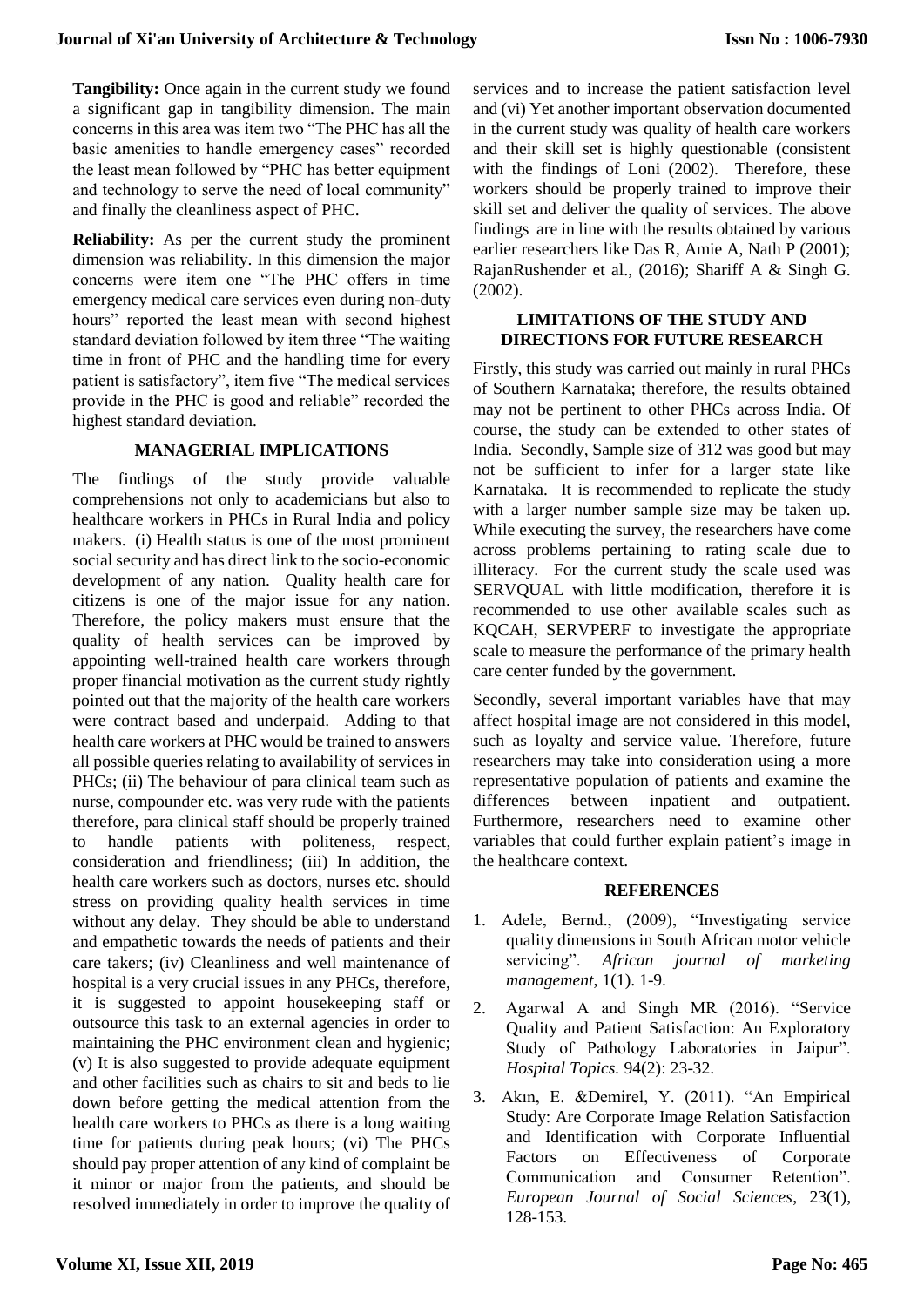- 4. Akın, E. &Demirel, Y. (2011). "An Empirical Study: Are Corporate Image Relation Satisfaction and Identification with Corporate Influential Factors on Effectiveness of Corporate Communication and Consumer Retention". *European Journal of Social Sciences*, 23(1), 128-153.
- 5. Alghamdi FS (2014). "The impacts of service quality perceptions on patient satisfaction in Government Hospitals in Southern Saudi Arabia". *Saudi Medical Journal* 35 (10): 1271-1273
- 6. Alrubaiee, L. (2011). "The Mediating Effect of Patient Satisfaction in the Patients' Perceptions of Healthcare Quality – Patient Trust Relationship". *International Journal of Marketing Studies,* 3(1), 103-127.
- 7. Alves, H. &Raposo, M. (2010). "The Inûuence of University Image on Student Behavior". *International Journal of Educational Management*, 24(1), 73-85.
- 8. Andaleeb SS (2001). "Service quality perceptions and patient satisfaction: a study of hospitals in a developing country". *Social Science and Management* 52 (9): 1359-70.
- 9. AnnamalaiSolayappan, JothiJayakrishnan. SethuVelmani (2011). "Quality Measurement for Hospital Services". *3rd International Conference on Information and Financial Engineering IPEDR*  vol.12 (2011) © (2011) IACSIT Press, Singapore, 246-250.
- 10. Bakar, C., Akgůn, S.H. and Al Assaf, A.F., (2008), The role of expectations in patient assessments of hospital care, An example from a university hospital network, Turkey, International journal of health care quality assurance, 21(4), 343-355.
- 11. Barnes, S. J., Vidgen, R., 2001. "An evaluation of cyber-bookshops: the WebQual method". *International Journal of Electronic Commerce* 6 (1), 11-30.
- 12. Bei, L.T. &Chiao, Y.C. (2006). "The determinants of customer loyalty: an analysis of intangible factors in three service industries". *International Journal of Commerce and Management,* 16, pp. 162-77.
- 13. Bikramjit Singh Hundal&Vikas Kumar (2015), "Assessing the Service Quality of Northern Railway by using SERVQUAL Model". *Pacific Business Review International Volume* 8, Issue 2, 82-88.
- 14. Bowers, M.R., Swan, J.E. and Koehler, W.F. (1994), "What attributes determine quality and

satisfaction with health care services?",*Health Care Management Review,* Vol. 19 No. 4, p. 9.

- 15. Bruning, E.R., Hu, M.Y., and Hao, W.(2009). "Cross-national segmentation; An application to the NAFTA airline passenger market", *European Journal of Marketing,* Vol. 43 No. 11/12, pp. 1498-1522.
- 16. Brysland, A. & Curry, A. (2001). "Service Improvements in public services using SERVQUAL," *Managing Service Quality,* vol. 11(6), pp. 389-401
- 17. Buor D. (2003). "Analysing the primacy of distance in the utilization of health services in the Ahafo-Ano south district, Ghanam faculty of social sciences, Kwame Nkrumah university of science and technology, Kumasi, Ghana". *Int J Health Plann Mgmt*;18:293-311.
- 18. Carman, J.M. (1990), "Consumer perceptions of service quality: an assessment of the SERVQUAL dimensions", *Journal of Retailing,* Vol. 66 No. 1, pp. 33-55.
- 19. Chahal H, Kumari N (2010). "Development of multidimensional scale for health care service quality (HCSQ) in Indian context". *J Indian Bus Res Stat* 2: 4.
- 20. Chahal, H., &Kumari, N. (2010). "Development of multidimensional scale for healthcare service quality (HCSQ) in Indian context". *Journal of Indian Business Research*, 2(4), 230-255.
- 21. Chang CS, Chen SY and Lan, YT (2013). "Service quality, trust, and patient satisfaction in interpersonal – based medical service encounters". *BMC Health Service Research DOI*: 10.1186/1472-6963-13-22.
- 22. Choi, K.-S., Lee, H., Kim, C., & Lee, S. (2005). "The service quality dimensions and patient satisfaction relationships in South Korea: comparisons across gender, age and types of service". *Journal of Services Marketing,* 19(3), 140-149.
- 23. "Christian Medical Commission Activities Report: January 178 to June 1979'. Geneva": *Christian Medical Commission.*
- 24. clancy, K J and R S Shulman (1994). "Breaking the mold: the five myths that all marketers should shatter". *Sales and marketing management,* 146(1): 82-84
- 25. Cook C, Heath F, Thompson B, Webster D., (2003). "LIBQUAL+, Preliminary results from 2002". *Performance manage. Metrics,* 4(1), pp 38 - 47.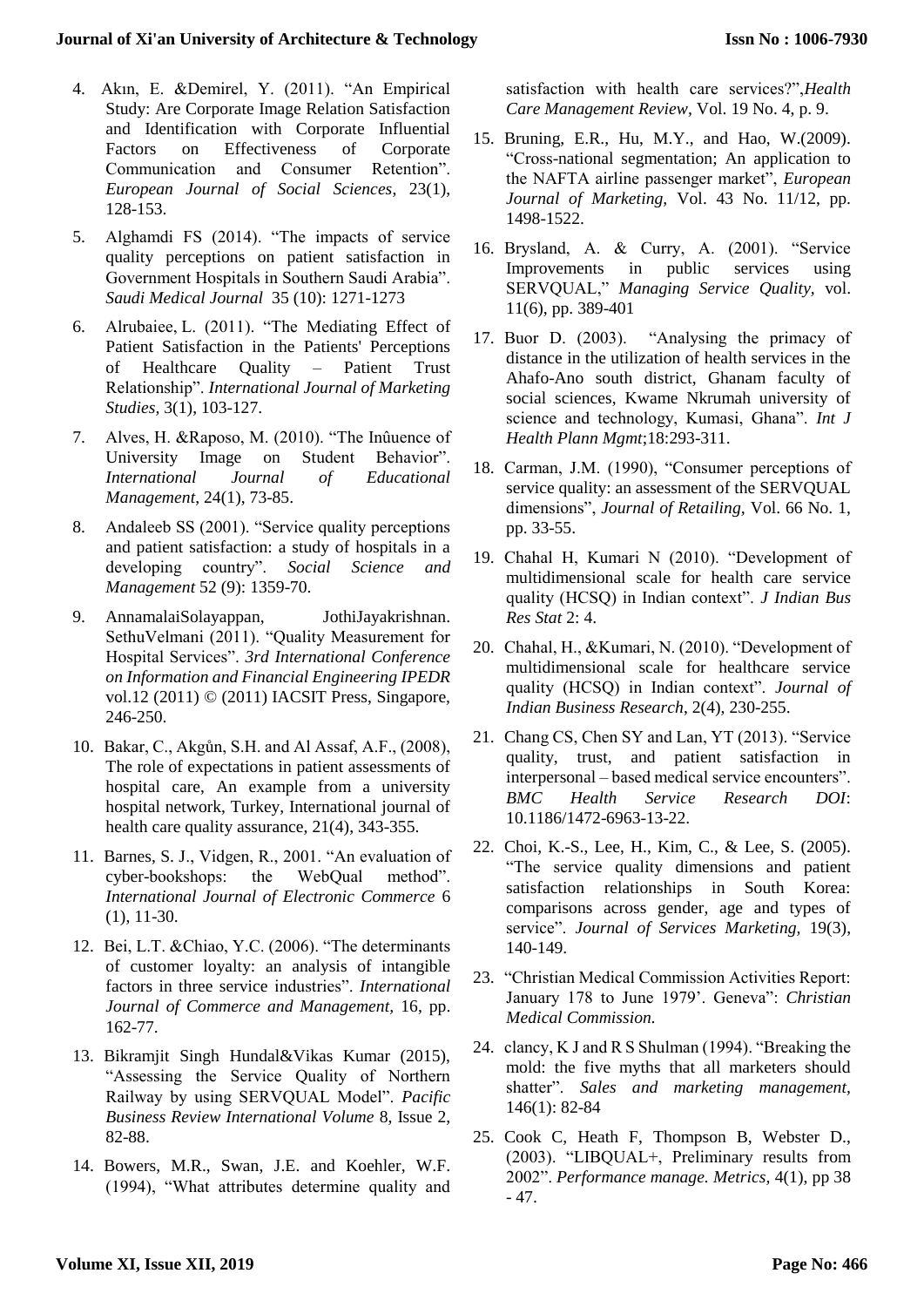- 26. Cronin J.J. and Taylor, S.A., (1994). "SERVPERF versus SERVQUAL: Reconciling Performance-Based and and Perceptions-Minus-Expectations Measurement of Service Quality". *Journal of Marketing*, 58(1): 125-131.
- 27. Cronin, J. J. Jr. and Taylor, S.A., (1992). "Measuring service quality: A re-examination and extension". *Journal of Marketing*, 56(1): 55-68.
- 28. Cronin, J. J., & Taylor, S. A. (1992). "Measuring Service Quality: A Reexamination and Extension". *Journal of Marketing,* 56, 55-68.
- 29. Cronin, J. J., Brady, M. K., &Hult, G. T. M. (2000). "Assessing the Effects of Quality, Value, and Customer Satisfaction on Consumer Behavioral Intentions in Service Environments". *Journal of Retailing,* 76(2), 193-218.
- 30. Curtis, T., Rhoades, D. L., & Waguespack, B. P. (2012). "Satisfaction with Airline Service Quality: Familiarity Breeds Contempt". *International Journal of Aviation Management,*  1(4).http://dx.doi.org/10.1504/IJAM.2012.050472
- 31. Das R, Amie A, Nath P. "Utilization and coverage of services by women of Jawan block in Alighar". *Indian Journal of Community Medicine*. 2001;26(2):94-100.
- 32. David Mc. A Baker (2013). "Service Quality and Customer Satisfaction in the Airline Industry: A Comparison between Legacy Airlines and Low-Cost Airlines". *American Journal of Tourism Research.* Vol. 2, No. 1, 2013, 67-77
- 33. Dominici, G., &Guzzo, R. (2010). "Customer Satisfaction in the Hotel Industry: A Case Study from Sicily". *International Journal of Marketing Studies (IJMS),* 2(2). http://dx.doi.org/10.5539/ ijms.v2n2p3
- 34. Donabedian, A. (1980). "Exploration in Quality Assessment and Monitoring, in Arbor, Ann (Ed), The Definition of Ouality and Approaches to its Assessment (Vol. 1)", *Health Administration Press, MI.*
- 35. Eboli, L., G. Mazzulla. (2007). "Service quality attributes affecting customer satisfaction for bus transit". *Journal of Public Transportation,* 10 (3): 21-34.
- 36. Finn, D.W. and Lamb, C.W. (1991). "An evaluation of the SERVQUAL scale in a retailing setting" in *Holman, R and Solomon, M R (eds.), Advances in Consumer Research, Provo, UT: Association for Consumer Research, pp. 480-93.*
- 37. Geetika.,ShefaliNandan (2010). "Determinants of Customer Satisfaction on Service Quality: A Study

of Railway Platforms in India". *Journal of Public Transportation,* 13(1); 97-113.

- 38. Gill L, White L (2009). "A critical review of patient satisfaction, Leadership in Health". *Emerald insight* 22: 8-19.
- 39. Godfrey, J. L., (2011). "The Motivations of Backpackers in New Zealand - An industry report prepared for the Tourism Strategy Group of the New Zealand Ministry of Economic Development as part of the requirements of a 2010 Tourism Research Scholarship". *Dunedin: University of Otago.*
- 40. Goel S. From "Bhore committee to national rural health mission: A critical review". *Int J Health.* 2008;7:1.
- 41. Goswami, Paromita., (2007). "Customer satisfaction with service quality in the life insurance industry in India". *ICFAI journal of services marketing,* 5(1), pp 25-30.
- 42. Gronroos, C. (1984). "A service quality model and its implications". *European Journal of Marketing,*Vol 18, No 4, pp 36-44.
- 43. Grossman M. (1975). "The Correlation between health and schooling. In house production and consumption". *Terleckyi NE (ed.) Columbia press: New York;*146-211.
- 44. Hair, J. F. Jr., Anderson, R. E., Tatham, R. L. & Black, W. C. (1995). Multivariate Data Analysis (3rd ed). New York: Macmillan.
- 45. Hart, A., & Rosenberger, P. (2004). "The Effect of Corporate Image in the Formation of Customer Loyalty: An Australian Replication". *Australasian Marketing Journal* (AMJ), 12(3), 88-96. http:/ /dx.doi.org/10.1016/s1441-3582(04)70109-3
- 46. HavvaÇaha (2007). "Service Quality in Private Hospitals in Turkey". *Journal of Economic and Social Research,* Vol. 9,No.1, pp.5569
- 47. Headley, D. E., & Miller, S. J. (1993). "Measuring Service Quality and its Relationship to Future Consumer Behavior". *Journal of Health Care Marketing,* 13(4), 32-41.
- 48. Headley, D. E., & Miller, S. J. (1993). "Measuring Service Quality and its Relationship to Future Consumer Behavior". *Journal of Health Care Marketing,* 13(4), 32-41.
- 49. Hong Ha NT, Berman P, Larsen U (2002). "House hold utilization and expenditure on private and public health services in Vietnam". *Health Policy and Planning*. 2002;17(1):61-70.
- 50. Iftikhar A, Sirajud D. "Patients' satisfaction from the Health care services". *Availablw from:*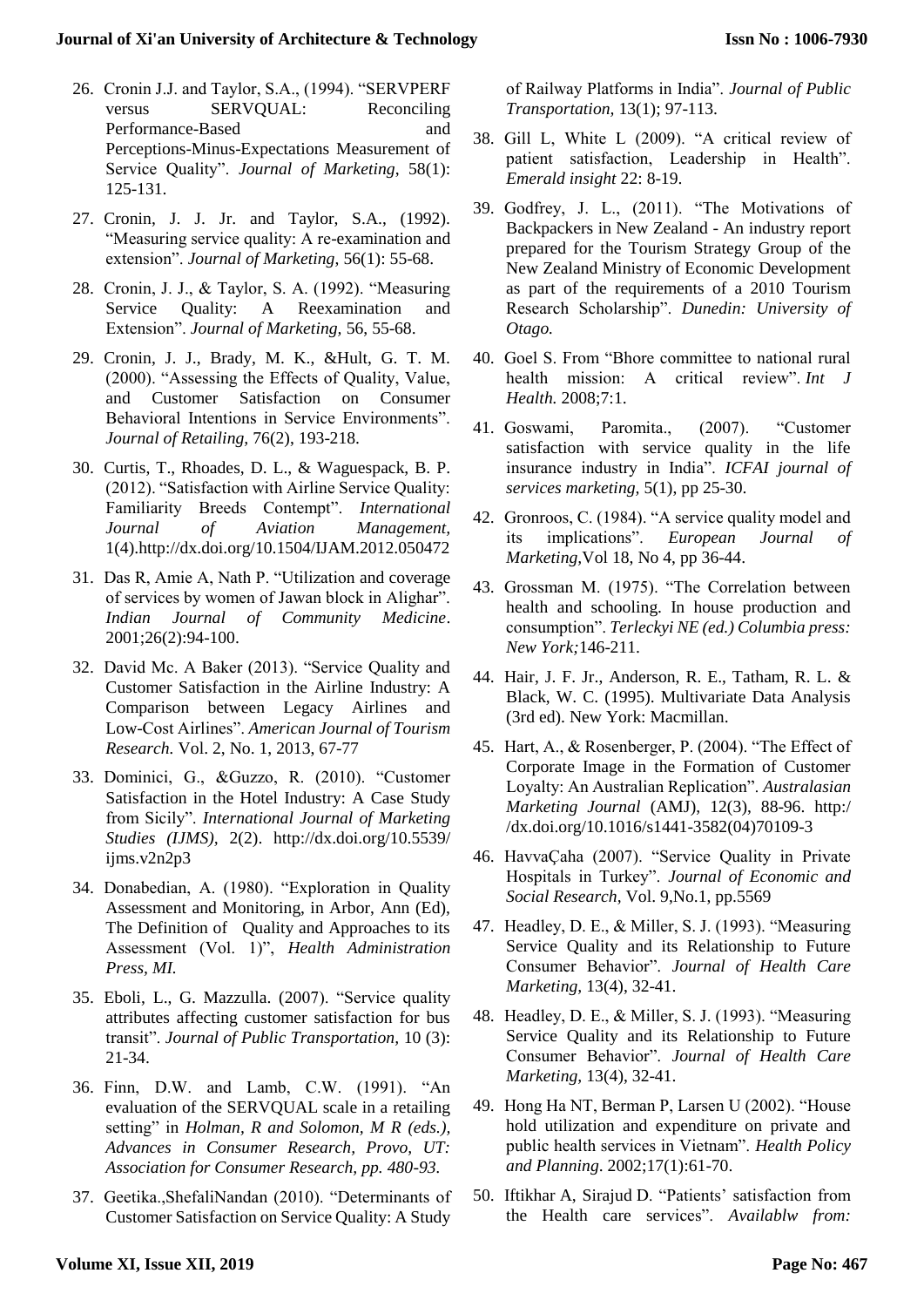*http://www.gjms.com.pk/files/Review%20Vol‑8‑1. pdf. [Last accessed on 2013 Mar 03]*.

- 51. Jabnoun, Naceur and Chaker, Mohammed (2003). "Comparing the Quality of Private and Public Hospitals". *Managing Service Quality,* 13(4): 290-299.
- 52. Jun, M., Peterson, R. T. and Zsidisin, G. A. (1998). "The Identification and Measurement of Quality Dimensions in Health Care: Focus Group Interview Results". *Health Care Management Review,* 23(4): 81-96.
- 53. K. P. Balakrishnan (2012). "A Study on Service Quality Perception of Railway Passengers of Southern Railway". *International Journal of Management Research,* 2(2); 105-110.
- 54. K. R. Pillai &AlpikaKumari (2016). "Patients' perception on service quality of hospital". *International Journal of Management and Applied Science.* Volume-2, Issue-5, pp. 80-84.
- 55. Kessler DP, Mylod D (2011). "Does patient satisfaction affect patient loyalty?".*Int J Health Care QualAssur*24: 266-273.
- 56. Khattab MS, Abolfotouh MA, Al-Khaldi YM, Khan MY (1999). "Studying the referral system in one family practice center in Saudi Arabia". *Ann Saudi Med* 19: 167-170.
- 57. Khodaparasti R.B., Gharebagh M.K., (2015). "Application of SERVQUAL method for evaluate service quality of Saderat Bank in Urmia, Iran". *Polish journal of management studies,* 11(2), pp 37-49.
- 58. Kim, Y., Cho, C., Ahn, S., Goh, I., & Kim, H. (2008). "A study on medical services quality and its influence upon value of care and patient satisfaction – Focusing upon outpatients in a large-sized hospital". *Total Quality Management & Business Excellence,* 19(11), 1155-1171. http:/ /dx.doi.org/10.1080/14783360802323594
- 59. Kumar R, Kaur M, Jha P. "Universalizing access to primary health care in India". *Indian J Public Health* 2009; 53:22‑7.
- 60. LeBlanc, G. 1992. "Factors affecting customer evaluation of service quality in travel agencies: An investigation of customer perceptions". *Journal of Travel Research.* 30(4): 10-16.
- 61. Lehtinen, J.R and Lehtinen, U. (1982), "Service quality: a study of quality dimensions", *Unpublished working paper, Service Management Institute, Helsinki*
- 62. Lim, P. C., & Tang, N. K. H. (2000). "A study of patients' expectations and satisfaction in

Singapore hospital". *International Journal of Health Care Quality Assurance,* 13(7), 290-299.

- 63. Lynch, J. and Schuler, D. (1990), "Consumer evaluation of the quality services from an economics of information perspective", *Journal of Health Care Marketing,* Vol. 10 No. 2, pp. 6-22.
- 64. Mackey S, Hatcher D, Happell B, Cleary M (2013). "Primary health care as a philosophical and practical framework for nursing education: rhetoric or reality?".*Contemp Nurse* 45: 79-84.
- 65. Mahler, H (1986). "Of Mud and Alligators". *Health Policy and Planning*1(4): 345-352.
- 66. "Management Information System for primary health centers". *Government of Karnataka*
- 67. McAlexander, J. H., Kaldenberg, D. O., & Koenig, H. F. (1994). "Service Quality Measurement". *Journal of Health Care Marketing,* 14(3), 34-40.
- 68. McDougall GH, Levesque TJ (1994). "A revised view of service quality dimensions: measurement in a high street retail bank".*Int J Bank Mark* Vol: 19.
- 69. Mefford, R. N. (1993). "Improving Service Quality: Learning from Manufacturing". *International Journal of Production Economics,* 30: 399-413.
- 70. Mooney C, Zwanziger J, Phibbs CS, Schmit S (2000). "Is travel distance a burrier to veterans". *Social Science and Medicine.*;16(1):23-44.
- 71. Moore, S. A. and Schlegelmilch, B. B. (1994). "Improving Service Quality in an Industrial Setting". *Industrial Marketing Management,* 23(1): 83-92.
- 72. Morris J. Brent et al. "Patient Satisfaction: An Emerging Health Policy Issue". *Journal of the American Academy of Orthopaedic Surgeons*  (AAOS), Jun 2013, Vol. 7 Issue 6, p. 29
- 73. Nadiri, H., Hussain, K., Ekiz, E.H. and Erdogan, S. (2008). "An investigation on the factors influencing passengers' loyalty in the North Cyprus national airline". *TQM Journal,* Vol. 20 No. 3, pp. 265-280.
- 74. Naidu A (2009). "Factors affecting patient satisfaction and healthcare quality".*Int J Health Care QualAssur* 22: 366-381.
- 75. NatchaThawesaengskulthai, PatcharinWongrukmit and Jens JörnDahlgaard (2015). "Hospital service quality measurement models: patients from Asia, Europe, Australia and America". *Total quality management and business excellence (Online),* (26), 9-10, 1029-1041.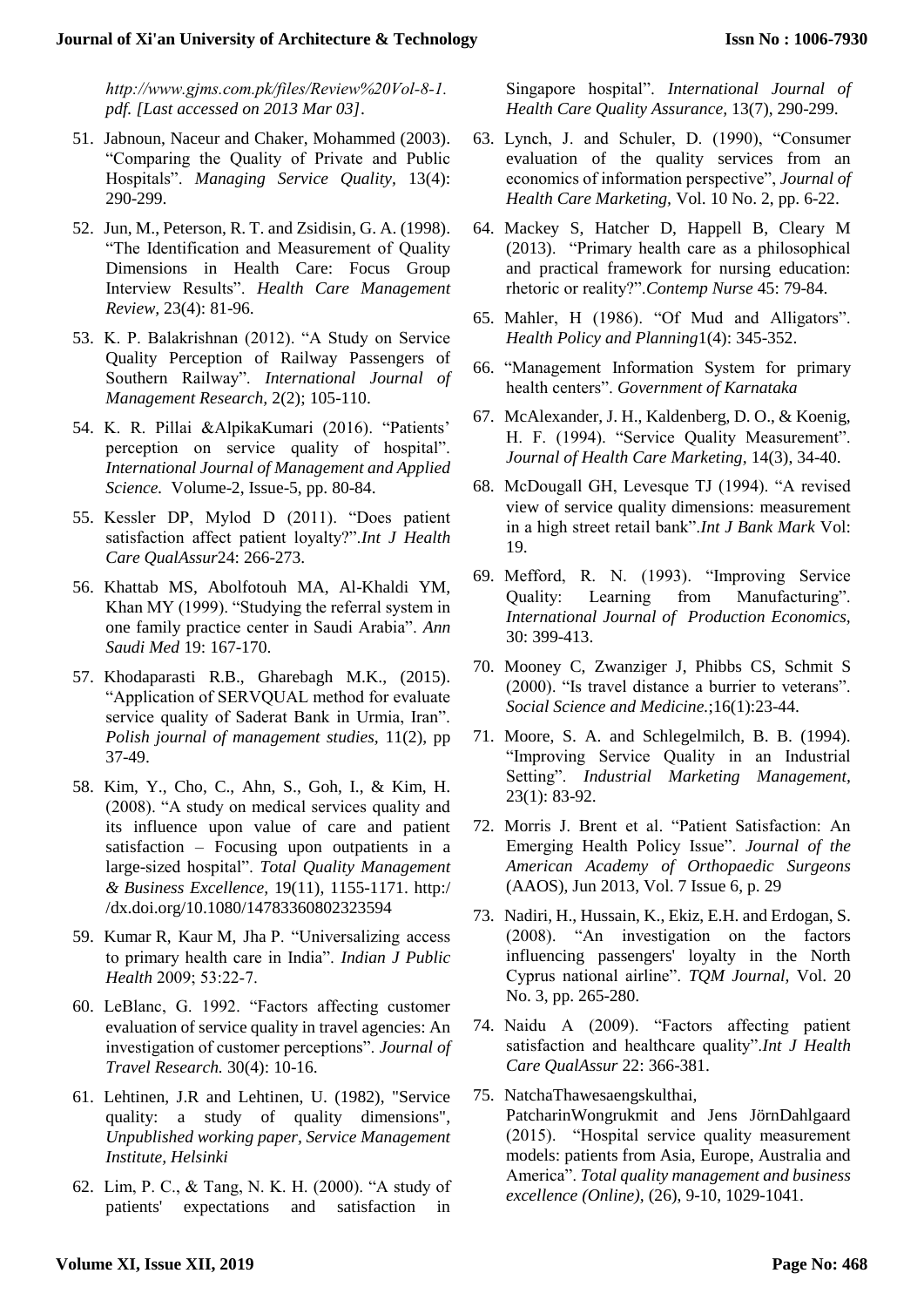- 76. Nilanjana Ghosh, IndranilChakrabarti, ManasiChakraborty (2013). "Imbalances in health workforce in a primary health centre (P.H.C.) of Darjeeling district, West Bengal, India". *IOSR Journal of Dental and Medical Sciences (IOSR-JDMS).* Volume 8, Issue 6, pp. 18-22
- 77. Ostrowski, P.L., O'Brien T.V., and Gordon, G.L. 1993. "Service quality and customer loyalty in the commercial airline industry". *Journal of Marketing.* 22(2):16-24.
- 78. Ostrowski, R.L., O'Brien, T.V., & Gordon, G.L. (1993). "Service quality and customer loyalty in the commercial airline industry", *Journal of Travel Research,* 32(2), 16-24.
- 79. Otto, J.E., and Ritchie, R.B. 1996. "The service experience in tourism". *Tourism Management*. 17(3): 165-174.
- 80. Pai, Y. P., & Chary, S. T. (2013). "Dimensions of hospital service quality: a critical review: perspective of patients from global studies". *International Journal of Health Care Quality Assurance,* 26(4), 308-340
- 81. Pai, Y. P., & Chary, S. T. (2013). "Dimensions of hospital service quality: a critical review: perspective of patients from global studies". *International Journal of Health Care Quality Assurance,* 26(4), 308-340.
- 82. Parasuraman, A., Zeithaml, V. and Berry, L. (1988), "SERVQUAL: a multiple item scale for measuring customer perceptions of service quality". *Journal of Retailing,* Vol. 64 No. 1, pp. 12-37.
- 83. Parsuraman, A., Zeithaml, V. A. and Berry, L. L. (1985). "A Conceptual Model of Service Quality and its Implications for Future Research". *Journal of Marketing,* 49(4): 41-50.
- 84. Parsuraman, A., Zeithaml, V. A. and Berry, L. L. (1991). "Refinement and Reassessment of the SERVQUAL Scale".*Journal of Retailing,*  67(winter): 420-450.
- 85. Patel N. "Evaluating the role of Primary Health Centers in India". *Available from: http://www.expresshealthcaremgmt.com/2005083 1/ruralhealthcare01. shtml. (retrieved on january 13th 2019).*
- 86. Patro BK, Kumar R, Goswami A, Nongkynrih B, Pandav CS. Study Group UG. "Community perception and client satisfaction about the primary health care services in an urban resettlement colony of New Delhi". *Indian J Community Med* 2008;33:250‑4.
- 87. Peyrot, M., Philip D, C., &Schnapf, D. (1993). "Consumer Satisfaction and Perceived Quality of Outpatient Health Services". *Journal of HealthcareCare Marketing, Winter,* 24-33.
- 88. Pham, K.Q.V. and Simpson, M. (2006). "The impact of frequency of use on service quality expectations: An empirical study of Trans-Atlantic airline passengers". *Journal of American Academy of Business, Cambridge,* Vol. 10 No. 1, pp. 1-6.
- 89. Pouragha B and Zarei E (2016). "The Effect of Outpatient Service Quality on Patient Satisfaction in Teaching Hospitals in Iran".*Materia Socio Media* 28 (1): 21-25.
- 90. PrabhaRamseook, Perunjodi Naidoo and Soolakshna Desai Lukea., (2010). "Measuring service quality, perceptions of employees". *Global journal of business research,* 4(1), pp 47-58.
- 91. PrabhaRamseook- Munhurrun, Soolakshna D. Lukea-Bhiwajee, Perunjodi Naidoo., (2010). "Service quality in the public service". *International journal of management and marketing research,* 3(1), pp. 37-50.
- 92. "Primary health care: Current challenges and way forward". *Available from: http://www.whoindia.org/LinkFiles/Health\_Syste ms\_Development\_ Primary\_Health\_Care\_Current\_health\_challeng es\_.pdf. [retrived on 2019 January 16].*
- 93. RajanRushender, RamrajBalaji, Ganesh Parasuraman (2016). "A study on effective utilization of health care services provided by primary health centre and sub-centres in rural Tamilnadu, India". *International Journal of Community Medicine and Public Health;* Vol. 3(5). 1054-60
- 94. Ramesh Neupane and ManjuDevkota (2017). "Evaluation of the Impacts of Service Quality Dimensions on Patient/Customer Satisfaction: A Study of Private Hospitals in Nepal". *Int. Journal of Social Sciences and Management*. Vol. 4, Issue-3: 165-176
- 95. Rashmi VB. "Client satisfaction in rural India for Primary Health Care – A Tool for Quality Assessment". *Al Ameen J Med Sci2010*;3:109-14.
- 96. Rathmell, J.M. (1966). "What is meant by services?" *Journal of Marketing,* Vol. 30 (October), pp. 32-36.
- 97. Reichheld, F.F. and Sasser, W.E. Jr (1990). "Zero defections: quality comes to services". *Harvard Business Review,* September-October, pp. 105-11.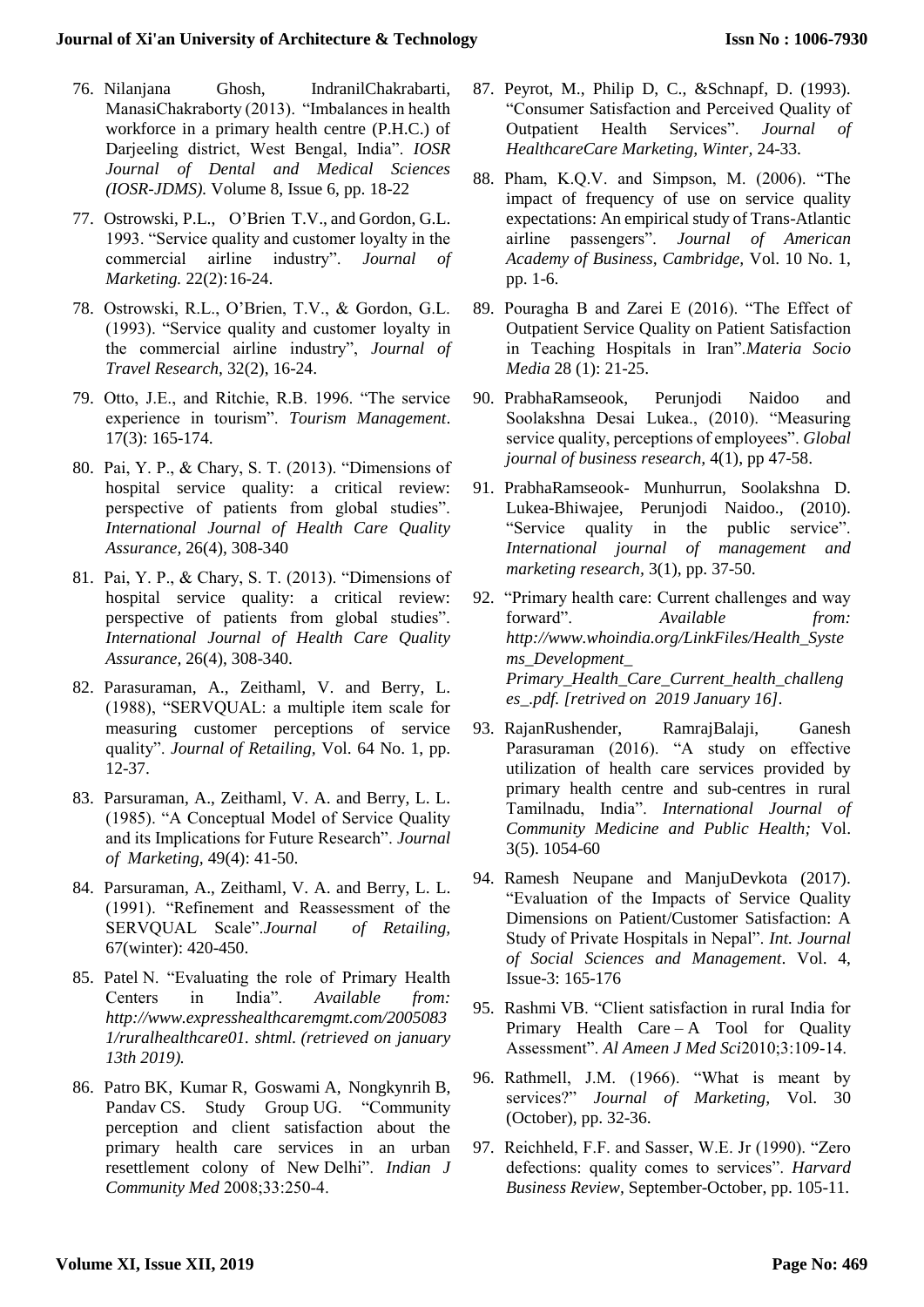- 98. Ridakhurshid et al. (2012). "Service Quality and Customer Satisfaction in Public Transport Sector of Pakistan: An Empirical Study". *International Journal of Economics and Management Sciences,* 1(9); 24-30
- 99. Ringle, Christian M., Wende, Sven, & Becker, Jan-Michael. (2015). SmartPLS 3. Bönningstedt: SmartPLS. Retrieved from http://www.smartpls.com
- 100.Rodríguez, D. R., (2011). "Backpacking Tourism in Tampere". Tampereen: Tampere University *of Applied Sciences.*
- 101.Rural health care system in India, Rural health care system-the structure and current scenario
- 102.Ruyter, K., &Wetzels, M. (2000). "The role of corporate image and extension similarity in service brand extensions". *Journal of Economic Psychology,* 21(6), 639-659. http://dx.doi.org/10.1016/ s0167-4870(00)00024-6
- 103.Saeed AA, Mohamed BA (2002). "Patients' perspective on factors affecting utilization of primary health care centers in Riyadh, Saudi Arabia". *Saudi Med J* 23: 1237-1242.
- 104.Sánchez Pérez, M., R. Sanchez-Fernandez, G. M. Marin-Carrillo, and J. C. Gazquez-Abad. (2007). "Effects of service quality dimensions on behavioral purchase intentions: A study on public-sector transport". *Managing Service Quality* 17 (2): pp. 134–151.
- 105.Sandhu and NeetuBala., (2011). "Customers' perception towards service quality of Life Insurance Corporation of India, A factor analytic approach". *International journal of business and social science,* 2(18), pp 219-231.
- 106.Sasser, W.E., Olsen, R.P. and Wyckoff, D.D. (1978). "Management of service operations". *Allyn and Bacon, Boston, MA*
- 107.Sathyanarayana S, SumithraSreenath, SwathiShanbhag (2017). "The effects of individual dimensions of service quality in IRCTC by using Servqual model with special reference to South Western Railway". *ASIAN JOURNAL OF MANAGEMENT RESEARCH,* Volume 7 Issue 3, pp. 256-278
- 108.Shariff A, Singh G. "Determinants of maternal health care Utilization in India". *National council of applied economic research, working paper series.* 2002: 85.
- 109.Sureshchandar, G. S., Rajendran, Chandrasekharan and Kamalanabhan, T. J. (2001). "Industrial Engineering and Management

Division". *Total Quality Management,* 12(1): 111-124.

- 110.Taner, T. and Antony, J. (2006). "Comparing public and private hospital care service quality in Turkey". *Leadership in Health Service,* Vol. 19 No. 2.
- 111.The SERVQUAL instrument has been used to measure service quality in various service industries which included health sector.
- 112.Tiernan, S., Rhoades, D.L. and Waguespack, B.P. (2008). "Airline service quality: Exploratory analysis of consumer perceptions and operational performance in the USA and EU". *Managing Service Quality*, Vol. 18 No. 3, pp. 212-224.
- 113.Untachai, S. (2013). "Modeling service quality in hospital as a second order factor, Thailand". *Procedia - Social and Behavioral Sciences,* 88, 118-133.
- 114.Van Der Wal, R.W.E., Pampallis, A. and Bond, C. (2002). "Service quality in a cellular telecommunications company: a South African experience". *Managing Service Quality,* Vol. 12 No. 5, pp. 323-35.
- 115.Vanniarajan, T., A. Stephen. (2008). "Railqual and passenger satisfaction: An empirical study in southern Railways". *Asia Pacific Business Review*  4(1); 64-75.
- 116.Wisniewski, Mik (2001). "Using SERVQUAL to assess customer satisfaction with public sector services". *Managing Service Quality,* vol. 11(6), pp. 380-388
- 117.Wolfinbarger, M., Gilly, M. (2003). "eTailQ: dimensionalizing, measuring, and predicting retail quality". *Journal of Retailing.* 79: 183-193.
- 118.Woodside, A.G., Frey, L.L. and Daly, R.T. (1989). "Linking service quality, customer satisfaction, and behavioral intention: from general to applied frameworks of the service encounter". *Journal of Health Care Marketing,* Vol. 9 No. 4, pp. 5-17.
- 119.Woolley, F., Kane, R., Hughes, C. and Wright, D. (1978). "The Effects of Doctor-Patient Communication of Satisfaction and Outcome of Care". *Social Science and Medicina,* 12: 123-128.
- 120.zeithaml, V A and M J bitner (2000). "Services marketing: integrating customer focus across the firm". *McGraw –Hill*
- 121.Zeithaml, V. A., (2002). "Service excellent in electronic channels". *Managing Service Quality* 12 (3): 135-138.
- 122.Zeithaml, V., &Bitner, M. (2000). "Services marketing". Boston: *Irwin/McGraw-Hill*